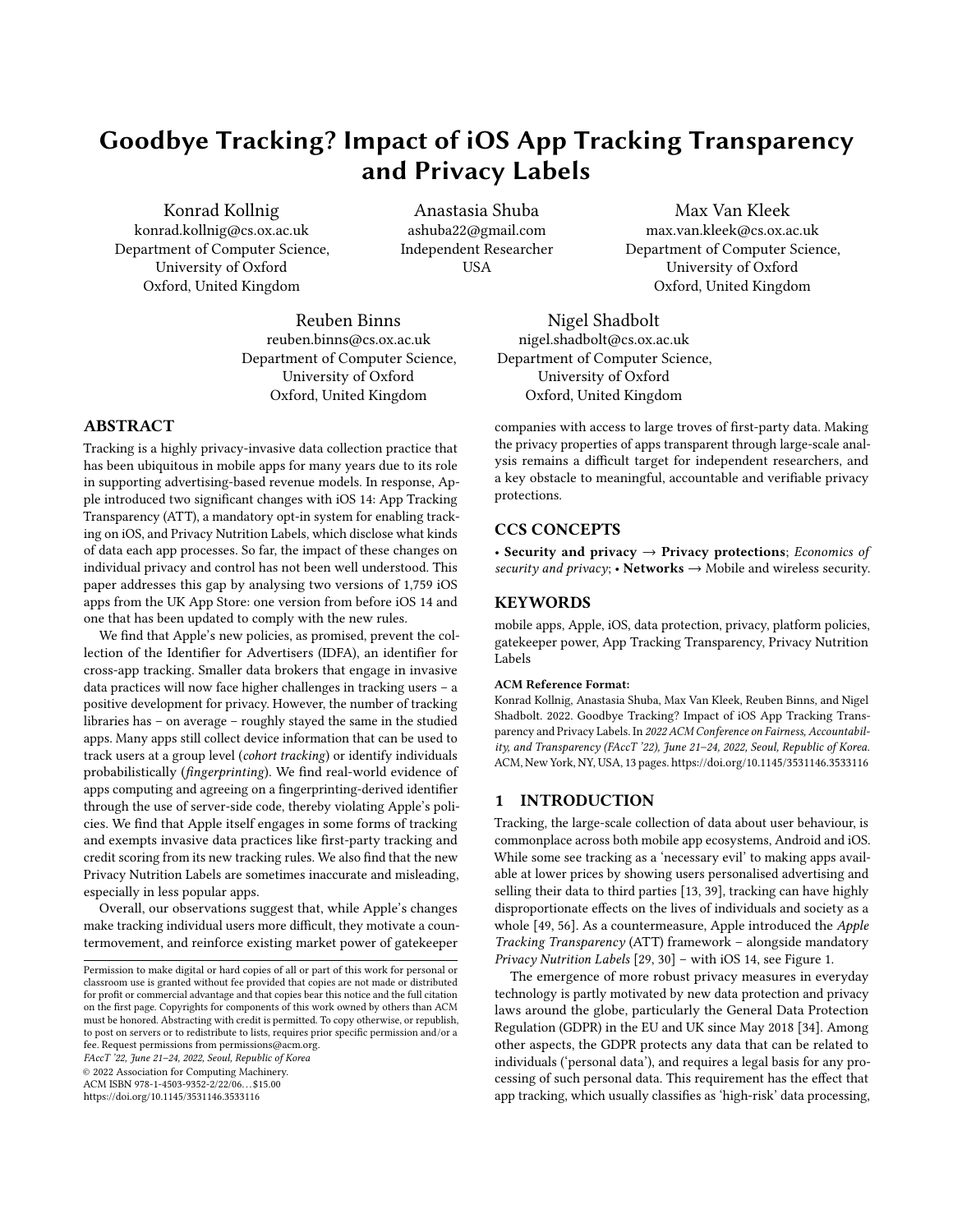#### <span id="page-1-0"></span>FAccT '22, June 21–24, 2022, Seoul, Republic of Korea Kollnig et al. (2014) and the state of Kollnig et al. (2014) and the state of Kollnig et al. (2014) and the state of Korea Kollnig et al. (2014) and the state of Korea





needs prior user consent [\[33,](#page-10-6) [43\]](#page-11-2). Additionally, the 2009 ePrivacy Directive, which regulates data processing in electronic systems in the EU and UK, also requires consent to tracking [\[11,](#page-10-7) [33\]](#page-10-6). Despite these legal requirements, a large proportion of apps engaging in tracking have in the past been observed not to seek the required prior user consent [\[33,](#page-10-6) [43,](#page-11-2) [48\]](#page-11-3).

Starting with iOS 14.5 in April 2021, iOS apps must now ask users for explicit permission before tracking them, see Figure [1a.](#page-1-0) If an iOS user asks an app not to track, this has the direct effect that this app cannot access the Identifier for Advertisers (IDFA) anymore. The IDFA is a random, unique identifier provided by the operating system to apps for tracking users across multiple sessions of a single app and across apps. Additionally, apps are obliged to stop certain tracking practices under the Apple's App Store policies (more in Section [5\)](#page-7-0). Preliminary data suggests that the vast majority of users (between 60% and 95%) choose to refuse tracking when asked for it under the new system [\[4,](#page-10-8) [21,](#page-10-9) [27\]](#page-10-10).

While potentially good for user privacy, the ATT has been reported to have vastly increased Apple's share of advertising on iOS – as part of its Apple Search Ads on the App Store – and to have decreased the efficacy of ads from competing companies. An important reason for this, as argued by Eric Seufert and others, is that Apple's own tracking technologies may not fall under Apple's definition of tracking [\[40\]](#page-10-11). It has also been reported that many marketing companies have shifted advertising budgets from iOS to Android [\[18\]](#page-10-12). The Financial Times estimated that the loss for leading tech companies from the new policy would be around \$10bn [\[20\]](#page-10-13), but also reported that companies deemed the 'effect of Apple's privacy changes was less than feared' [\[16\]](#page-10-14). Apple's privacy changes may prompt a rise in paid apps and in-app purchases [\[31\]](#page-10-15), and thereby particularly affect those individuals who are already worse off financially.

In addition to the changes relating to the ATT, app developers must now self-declare what types of data they collect from users, and for what purposes – called Privacy Nutrition Labels [\[29,](#page-10-2) [30\]](#page-10-3), see Figure [1.](#page-1-0) As such, these labels aim to make it easier for end-users to understand the data practices of apps, instead of having to study lengthy privacy policies, which few users do [\[38\]](#page-10-16). There is, however, a risk that many users may just ignore the new (and potentially

oversimplified) privacy labels (as they commonly do with privacy policies [\[38\]](#page-10-16)), gain a false sense of security, or not understand the consequences for their privacy (which tends to be highly individual [\[44\]](#page-11-4)), and that developers may not honestly self-declare their actual data practices [\[60\]](#page-11-5). Despite these concerns, the labels have the potential to shift developers' existing data practices towards being more privacy-preserving, through increased transparency and end-user awareness.

Based on the above observations, this paper analyses the following research questions:

- (1) What impact have the ATT and Privacy Nutrition Labels had – thus far – on tracking, particularly on the extent and quality of tracking?
- (2) To what extent do apps disclose their tracking practices in their Privacy Nutrition Labels?
- (3) What implications do the ATT and Privacy Nutrition Labels have for the power relations between the actors in the digital advertising system, including mobile OS providers, digital advertisers, app developers and marketers?

To analyse these questions, this paper analyses privacy in 1,759 iOS apps, for each of which we downloaded two versions: one from before Apple's new rules and one that has been updated since. We use a combination of app code and network analysis to gain rich insights into the data practices of the studied apps.

The remainder of this paper is structured as follows. We first review related work in Section [2.](#page-1-1) Next, we introduce our app download and analysis methodology in Section [3.](#page-2-0) We turn to the results from our app code and network analysis in Section [4.](#page-3-0) We discuss our findings in Section [5](#page-7-0) and the limitations of our study in Section [5.1.](#page-9-0) We conclude the paper and outline direction for future work in Section [6.](#page-9-1) Code and data to replicate our results are available at [https://www.platformcontrol.org/.](https://www.platformcontrol.org/)

# <span id="page-1-1"></span>2 BACKGROUND

## <span id="page-1-2"></span>2.1 Related work

Previous research extensively studied privacy in mobile apps. Two main methods have emerged in the academic literature: dynamic and static analysis.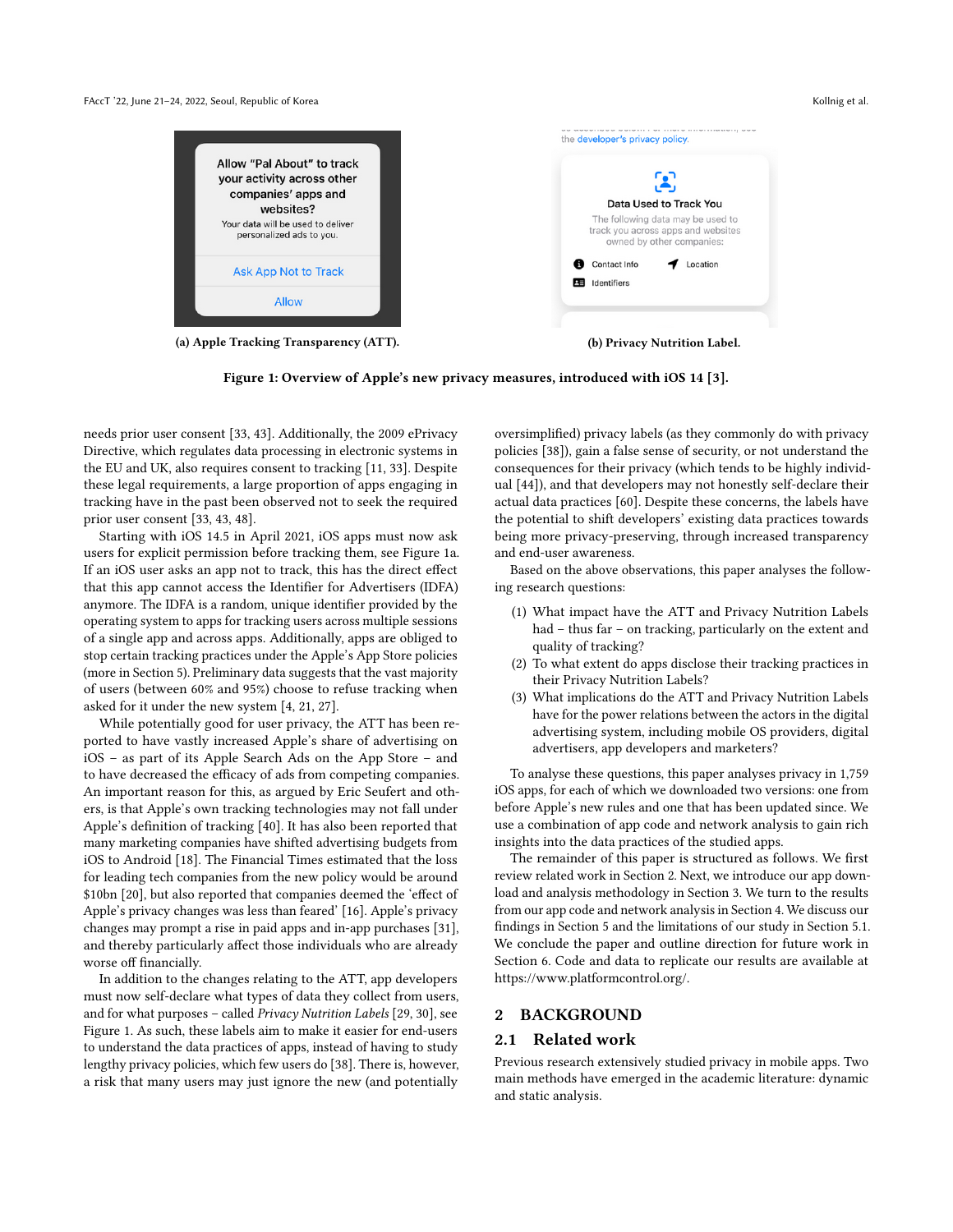Dynamic analysis observes the run-time behaviour of an app, to gather evidence of sensitive data leaving the device. Early research focused on OS instrumentation, i.e. modifying Android [\[14\]](#page-10-17) or iOS [\[1\]](#page-10-18). With growing complexity of mobile operating systems, recent work has shifted to analysing network traffic [\[24,](#page-10-19) [46,](#page-11-6) [48,](#page-11-3) [50,](#page-11-7) [51,](#page-11-8) [51,](#page-11-8) [52,](#page-11-9) [56\]](#page-11-1). This comes with certain limitations. One problem is limited scalability, since every app is executed individually. Another issue is that not all privacy-relevant parts of apps may be invoked during analysis, potentially leading to incomplete results.

Static analysis dissects apps without execution. Usually, apps are decompiled, and the obtained program code is analysed [\[12,](#page-10-20) [26\]](#page-10-21). The key benefit of static analysis is that it can analyse apps quickly, allowing it to scale to millions of apps [\[6,](#page-10-22) [9,](#page-10-23) [34,](#page-10-4) [57,](#page-11-10) [59\]](#page-11-11). However, static analysis can involve substantial computational effort and – unlike dynamic analysis – does not allow the observation of real data flows because apps are never actually run. Programming techniques, such as the use of code obfuscation and native code, can pose further obstacles. This is especially true for iOS apps, which are often harder to analyse and decompile – compared to Android – and are encrypted by default [\[6,](#page-10-22) [35,](#page-10-24) [62\]](#page-11-12). While this iOS encryption might legitimately protect paid apps against piracy, Apple also encrypts all free apps downloaded from the App Store. By contrast, Google only encrypts paid apps (not free ones) when downloaded from its Play Store. The encryption of iOS apps by Apple – even of free ones – is problematic for research efforts because it drives researchers into legal grey areas of copyright law [\[35\]](#page-10-24). Partly because of these difficulties, our recent work [\[35\]](#page-10-24) was the first large-scale app privacy analysis study on iOS apps since 2013 [\[1\]](#page-10-18). We avoided legal problems relating to copyright law by conducting part of the analysis on-device through using the popular app instrumentation tool Frida [\[22\]](#page-10-25).

In this paper, we follow the methodology of our previous paper, which used a combination of both dynamic and static analysis, so as to compare the privacy practices of the studied apps before and after the introduction of Apple's new privacy rules. We discuss our methodology for this paper in more detail in Section [3.](#page-2-0)

### <span id="page-2-1"></span>2.2 Regulation of App Platforms

The centrality of app platforms – i.e. Apple's iOS and Google's Android ecosystem – makes them a target for effective privacy regulation, however such regulation is limited [\[54,](#page-11-13) [63\]](#page-11-14). The US Federal Trade Commission (FTC) established some baseline rules for app stores in 2013. They strongly recommended to app platforms to require just-in-time consent for sensitive data access, to seek privacy policies from app developers, and to implement system-wide opt-out mechanism from data collection [\[15\]](#page-10-26). Despite not being law, Google and Apple followed many of the recommendations, and have not seen further public recommendations from the FTC since.

In the EU and UK, there exists no targeted regulation of app stores. The Regulation on platform-to-business relations (P2BR) contains general provisions for online intermediaries, including app stores, but does little to enact better privacy protections [\[63\]](#page-11-14). Data protection laws, such as the GDPR and the ePrivacy Directive, arguably place the primary responsibility for data protection with

the app developers, not usually with app platform providers – although this is subject to ongoing debate; this lack of data protection obligations within the entire software development process – not just deployment – has been widely criticised [\[8,](#page-10-27) [28\]](#page-10-28).

While no targeted regulation exists, app platforms face increasing scrutiny by courts and regulators. In the case Epic Games v Apple running since 2020, a US District Court judge largely found no monopolistic behaviour of Apple, but did identify some anticompetitive conduct in Apple's business practices. The judge ordered Apple to allow app developers to inform app users of alternative payment methods. Both Apple and Epic Games have appealed the ruling. In the EU, following a complaint of Spotify against Apple from 2019, the European Commission identified multiple anticompetitive aspects about Apple's ecosystem in a preliminary ruling – the case is, however, still ongoing. In January 2022, the Dutch competition authority demanded changes from Apple to its App Store policies; Apple has to date not fulfilled the demands of the regulators in their entirety, and has instead chosen to pay a weekly penalty of  $€5$  million up to a maximum of  $€50$  million [\[5\]](#page-10-29).

The challenges in keeping up with regulation of platforms have spurred a recent countermovement by lawmakers. In South Korea, parliament amended the Telecommunication Business Act to force app stores to allow alternative payment methods and reduce commissions [\[47\]](#page-11-15). In response, Apple lowered the share it takes from App Store revenues of small developers (making less than \$1 million per year) from 30% to 15%. In the US, Congress is debating a new Open App Markets Act that aims to address common competition concerns around app stores and passed the Senate Judiciary Committee with a strong a 20—2 bipartisan vote in February 2022. In the EU, lawmakers are seeking to enact two new pieces of legislation that aim to improve the regulation of digital markets, the Digital Markets Act and the Digital Services Act. Any new legal requirement for app platforms will likely have implications worldwide, due to the nature of digital ecosystems.

In sum, there currently exist few specific legal obligations for app platforms. Instead, they are encouraged to self-regulate their conduct. The following analysis shall shine a light on how the recent policy changes by Apple, a highly prominent example of this self-regulation, have affected the actual privacy practices of mobile apps.

# <span id="page-2-0"></span>3 METHODOLOGY

In this section, we describe our analysis methodology (depicted in Figure [2\)](#page-3-1), which follows the one that we previously used for a comparative analysis of iOS and Android apps' privacy practices [\[35\]](#page-10-24). Code and data to replicate our results are available at [https://www.platformcontrol.org/.](https://www.platformcontrol.org/) We therefore keep our description of the methodology short and refer the reader to the original paper for details.

#### 3.1 App Selection and Download

This section details our process for selecting and downloading apps from the Apple App Store (step 1 in Figure [2\)](#page-3-1). For the selection of apps, we revisited the same 12,000 iOS apps as in our previous study [\[35\]](#page-10-24). These apps were selected by first generating a large list of apps available on the Apple App Store between December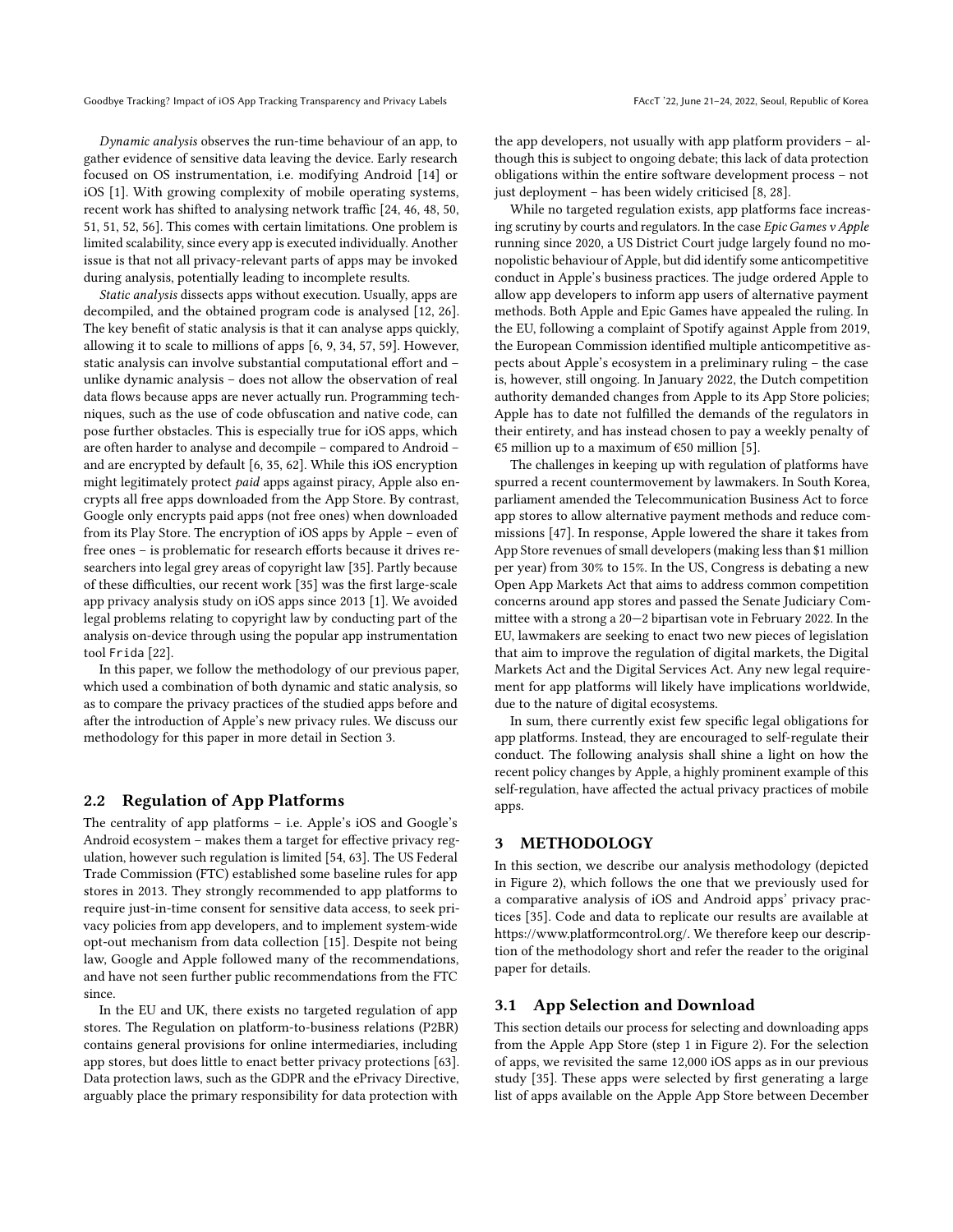FAccT '22, June 21–24, 2022, Seoul, Republic of Korea Kollnig et al. (2014) and the state of Kollnig et al. (2014) and the state of Kollnig et al. (2014) and the state of Korea Kollnig et al. (2014) and the state of Korea

<span id="page-3-1"></span>

Figure 2: Overview of our analysis methodology (Section [3\)](#page-2-0): First, (1) we select and download 1,759 apps from before the introduction of the ATT, and 1,759 from after. We also collect apps' Privacy Nutrition Labels. Next, we perform (2) Code Analysis to examine permissions and tracking libraries usage; and (3) Network Traffic Analysis to analyse tracking domains contacted at the first app start and the sharing of personal data. The results of this analysis (Section [4\)](#page-3-0) are detailed App Privacy Footprints (4) of the downloaded apps.

2019 and February 2020. We then downloaded a random subset  $(n = 12,000)$  of those apps that were last updated since 2018 so as to focus on apps currently in use. For this work, we re-downloaded those apps that were updated to comply with Apple's ATT and privacy label rules, in October 2021. This resulted in a dataset of 1,759 pairs of apps, one from before iOS 14 and one from after. This number of apps is comparatively small because many apps had not yet been updated since the new rules, while some other apps had been removed from the store (2,713 out of 12,000 apps were not available on the App Store anymore). We additionally scraped the Privacy Nutrition Labels for the newly downloaded apps.

## 3.2 Code Analysis

To identify the presence of tracking libraries (step 2 in Figure [2\)](#page-3-1), we extracted the names of all classes loaded by each app using the tool Frida [\[22\]](#page-10-25) and checked them against a list of known tracker class names from our previous paper [\[35\]](#page-10-24). We also examined the app manifest (every iOS app must provide such a file) to determine how certain tracking libraries are configured – many tracking libraries allow developers to restrict data collection using settings in the manifest file, e.g. to disable the collection of unique identifiers or the automatic SDK initialisation at the first app start. This can help set up tracking libraries in a legally compliant manner. For example, 'Data minimisation' is one of the key principles of GDPR (Article 5.1 (c)), and user opt-in is required prior to app tracking in the EU and UK [\[33\]](#page-10-6). We analysed the privacy settings provided by some of the most prominent tracking libraries: Google AdMob, Facebook, and Google Firebase.

Beyond analysing tracking in apps, we also obtained a list of permissions that apps can request. Permissions form an important part of the security model of iOS as they protect sensitive information on the device, such as apps' access to the camera or address

book. As such, permissions are different to the new privacy labels, which do not affect the runtime behaviour of apps. We extracted apps' permissions by automatically inspecting the manifest file.

#### 3.3 Network Analysis

To analyse apps's network traffic (step 3 in Figure [2\)](#page-3-1), we executed every app on a real device – one iPhone SE 1st Gen with iOS 14.2, and one with iOS 14.8 – for 30 seconds without user interaction. We captured network traffic using the tool mitmdump. We disabled certificate validation using SSL Kill Switch 2, after gaining system-level access on both iPhones (known as 'jailbreak'). On the iPhone with iOS 14.2, we did not opt-out from ad personalisation from the system settings, thereby assuming user opt-in to use the IDFA (reflecting the assumption that many users, who would reject tracking, do not do so because the option is in the less prominent settings on the OS [\[35\]](#page-10-24)). On the iPhone with iOS 14.8, we asked all apps not to track from the system settings. Although in Android privacy research real user behaviour is simulated via various automation tools [\[7,](#page-10-30) [25,](#page-10-31) [45,](#page-11-16) [46,](#page-11-6) [48,](#page-11-3) [50,](#page-11-7) [55\]](#page-11-17), Apple's restrictions on debugging and instrumentation have hindered the development of such tools for iOS. Tracking libraries are usually initialised at the first app start and without user consent [\[33,](#page-10-6) [35,](#page-10-24) [42,](#page-11-18) [48\]](#page-11-3), and they can thus be detected without user interaction in the network traffic, as done in our analysis.

#### <span id="page-3-0"></span>4 RESULTS

In this section, we present our findings from analysing two versions – one from before and one from after the release of iOS 14 and the ATT – of 1,759 iOS apps (step 4 in Figure [2\)](#page-3-1). We analysed 199.6 GB of downloaded apps, extracted 3.2 GB in information about classes in apps' code, and collected 3.9 GB of data in apps' network traffic. Installing and instrumentation failed for 74 iOS apps; we have excluded these apps from our subsequent analysis and focus on the remaining 1,685 apps.

First, we focus on the tracking libraries found in the code analysis (Section [4.1\)](#page-3-2) and whether or not they were configured for data minimisation (Section [4.1.1\)](#page-4-0). Next, in Section [4.2,](#page-4-1) we analyse apps' access to the IDFA (which is now protected by the ATT) and also their permissions. Following up, in Section [4.3,](#page-5-0) we report on the data sharing of apps before consent is provided, with a particular focus on whether apps that are instructed not to track actually do so in practice. Lastly, in Section [4.4,](#page-7-1) we check whether and to what extent apps disclose their tracking practices in their Privacy Nutrition Labels.

#### <span id="page-3-2"></span>4.1 Tracking Libraries

Apps from both before the ATT and after widely used tracking libraries (see Figure [3a](#page-4-2)). The median number of tracking libraries included in an app was 3 in both datasets. The mean before was 3.7, the mean after was 3.6. 4.75% of apps from before ATT contained more than 10 tracking libraries, compared to 4.75% after. 86.39% contained at least one before ATT, and 87.52% after.

The most prominent libraries have not changed since the introduction of ATT. The top one was the SKAdNetwork library (in 78.4% of apps before, and 81.8% after). While part of Apple's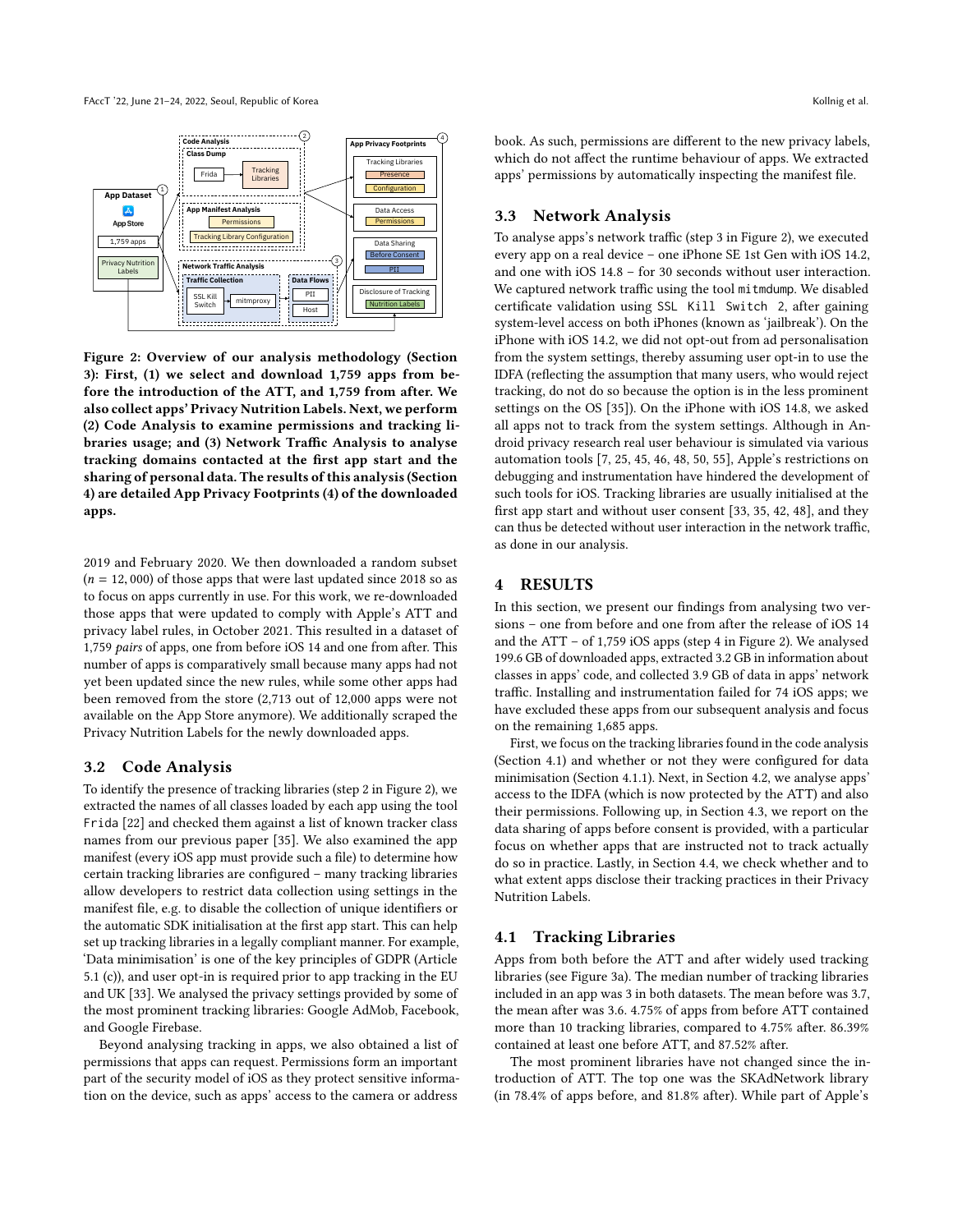<span id="page-4-2"></span>

(a) Top tracking libraries in app code.

(b) Top tracking hosts contacted at the first app start.

Figure 3: Third-party libraries (integrated in apps, but not necessarily activated) and contacted tracking domains of apps, as well as the companies owning them (in brackets). Shown are the top 15 tracking libraries and domains for before and after the new privacy changes under iOS 14.

privacy-preserving advertising attribution system, this library discloses information about what ads a user clicked on to Apple, from which Apple could (theoretically) build user profiles for its own advertising system. Following up with Apple about this potential issue (by one of the authors exercising the GDPR's right to be informed under Article 13), they did not deny the fact that this data might be used for advertising, but assured us that any targeted ads would only be served to segments of users (of at least 5,000 individuals with similar interests). Google Firebase Analytics ranked second (64.3% of apps from before ATT, and 67.0% after), and Google Crashlytics third (43.6% before, 44.4% after).

Overall, Apple's privacy measures seem not to have affected the integration of tracker libraries into existing apps.

<span id="page-4-0"></span>4.1.1 Configuration for Data Minimisation. Among the apps that used Google AdMob, 2.9% of apps from before and 4.5% from after chose to delay data collection. Choosing to delay data collection can be helpful for app developers, to seek consent before enabling tracking and to fulfil legal obligations. Among the apps using the Facebook SDK, there was an increase in those which delayed the sending of app events (6.7% before, and 12.5% after); an increase in those which delayed the SDK initialisation (1.0% before ATT, 2.2% after), and an increase in those which disabled the collection of the IDFA (5.0% before, 8.6% after). Among apps using Google Firebase, 0.6% permanently deactivated analytics before ATT and 0.8% after, 0.0% disabled the collection of the IDFA before and 0.6% after, and 0.6% delayed the Firebase data collection before ATT and 1.0% after.

Overall, we found that only a small fraction of apps made use of data-minimising SDK settings in their manifest files. One reason for this observation might be that some developers are not aware of these settings because tracking companies tend to have an interest in less privacy-preserving defaults regarding data collection [\[33,](#page-10-6) [39\]](#page-10-1). This fraction has subtly increased since the introduction of the ATT.

# <span id="page-4-1"></span>4.2 Data Access and Permissions

Most prevalent permissions. Figure [4](#page-5-1) shows the most prevalent permissions before and after the introduction of the ATT. On average, there was an increase in permission use (4.<sup>3</sup> permissions before, <sup>4</sup>.<sup>7</sup> after – excluding the new Tracking permission). CameraUsage (for camera access) was the most common permission (62.6% before ATT, 66.9% after), closely followed by PhotoLibraryUsage (65.8% before ATT, 66.9% after), and LocationWhenInUseUsage (53.8% before ATT, 58.0% after).

Tracking permission and access to IDFA. As part of ATT, apps that want to access the IDFA or conduct tracking must declare the TrackingUsage permission in their manifest. 24.7% of apps from our dataset chose to declare this permission, and might ask users for tracking. At the same time, the share of apps that contain the AdSupport library, necessary to access the IDFA in the app code, stayed unchanged at 50.8% of apps. This means that 50.8% of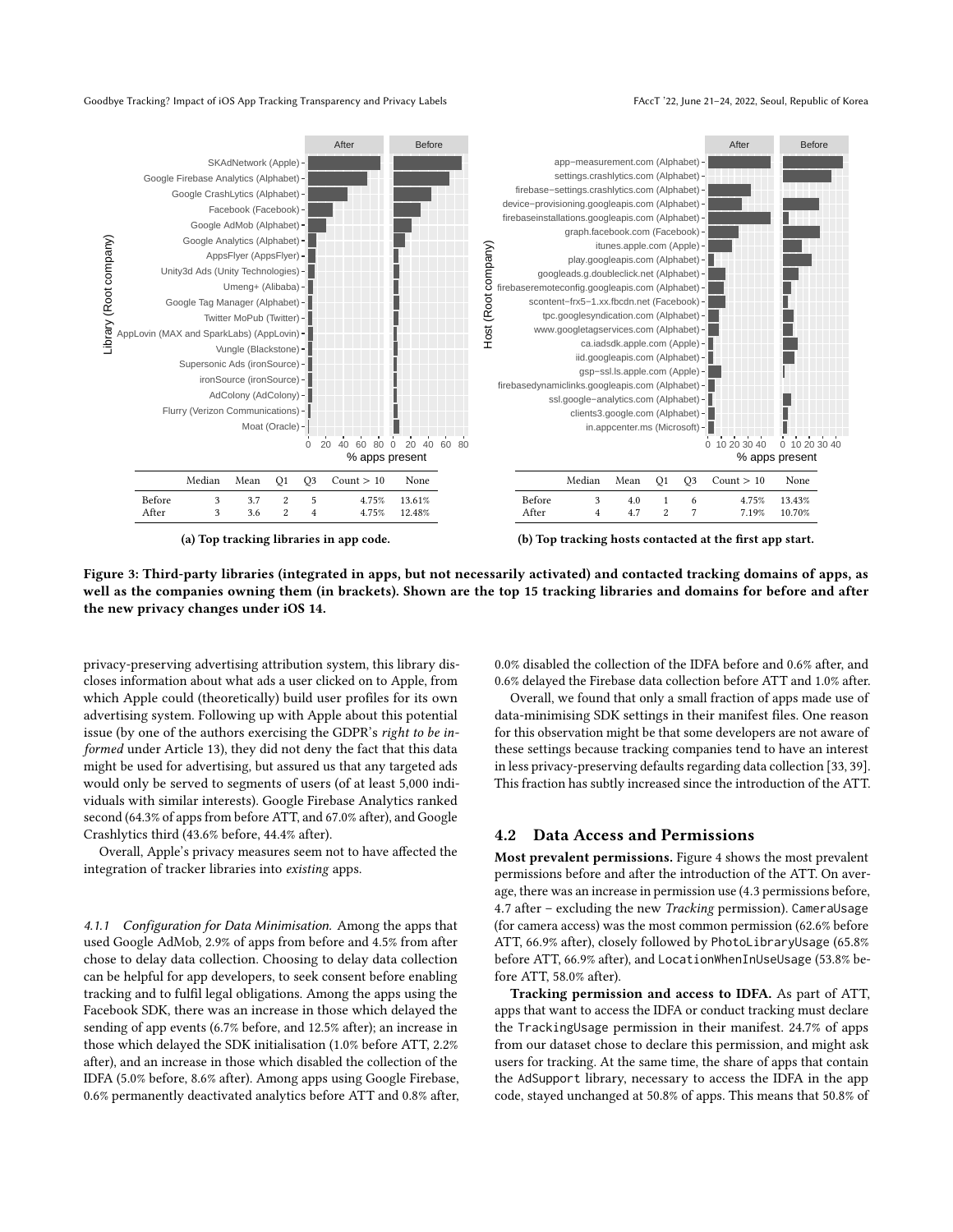<span id="page-5-1"></span>

Figure 4: Top 10 permissions that apps can request.

apps from after the ATT could access the IDFA on earlier versions of iOS than 14.5, but only 24.7% can on iOS 14.5 or higher.

Tracking permission and integration of tracking SDKs. The share of apps that both contained a tracking library and could request tracking varied somewhat between the used tracking library. 69.3% of the 350 apps that integrated Google AdMob declared the TrackingUsage permission; 78.7% of the 110 apps that integrated Unity3d Ads; 50.0% of the 116 apps that integrated Moat; and 77.3% of the 54 apps that integrated Inmobi. Whether the app is from before or after the ATT, the vast majority of apps (between 97 and 100%) that integrated any of these tracking libraries also integrated the AdSupport library, and could therefore access the IDFA if running on iOS versions before 14.5.

# <span id="page-5-0"></span>4.3 Data Sharing

4.3.1 Before Consent. This section analyses how many tracking domains apps contacted before any user interaction has taken place; the next Section [4.3.2](#page-5-2) then analyses what data was shared with trackers. Since tracking libraries usually start sending data right at the first app start [\[33,](#page-10-6) [35,](#page-10-24) [42,](#page-11-18) [48\]](#page-11-3), this approach provides additional evidence as to the nature of tracking in apps – and without consent. Our results are shown in Figure [3b](#page-4-2).

The average number of tracking domains contacted was somewhat higher for apps from after the introduction of the ATT (4.0 before, 4.7 after). The most popular domains were related to Google's analytics services: firebaseinstallations.googleapis.com (4.1% of apps before the ATT, 47.4% after) and app-measurement.com (45.2% before, 47.2% after). Since both endpoints are related to Google Firebase, the large increase in firebaseinstallations. googleapis.com prevalence likely reflects internal restructuring of Firebase following Google's acquisitions of other advertising and analytics companies. For example, Google acquired the crash reporting software Crashlytics from Twitter in January 2017, which is clearly reflected in our data. Google deprecated the old API endpoint (settings.crashlytics.com and changed it to firebase-

<span id="page-5-3"></span>

| Information       | Example             | <b>Before</b> | After   |
|-------------------|---------------------|---------------|---------|
| iPhone Name       | MyPhone             | 2.5%          | $4.2\%$ |
| iPhone Model      | iPhone8,4 iPhone SE | 60.2%         | 74.5%   |
| Carrier           | Three               | 20.2%         | 20 2%   |
| Locale            | en GB en-gb         | 85.7%         | 90.1%   |
| CPU Architecture  | ARM64 16777228      | 13.7%         | 16.1%   |
| Board Config      | N69uAP              | 3.1%          | 4.5%    |
| <b>OS</b> Version | 14.8 18H17          | 79.9%         | 86.9%   |
| Timezone          | Europe/London       | 3.9%          | 34%     |

Figure 5: Proportion of all apps that shared device information. This information can potentially be used for fingerprinting or cohort tracking.

settings.crashlytics.com) from November 2020. This had the direct effect that all Crashlytics users must now also use Google Firebase. The domain settings.crashlytics.com was contacted by 36.4% for apps from before the ATT, and firebase-settings. crashlytics.com by 32.3% after the ATT. While this might point to a small difference in the adoption of Google Crashlytics, the exact same number of apps (734, 43.6%) integrated the Crashlytics library into their code, before and after the ATT. Similarly, the exact same number of apps integrate the Facebook SDK (523, 31.1%); the share of apps that contacted the associated API endpoint graph.facebook.com at the first start fell from 27.7% to 23.1%. The Google Admob SDK, too, was integrated in the same number of apps (350, 20.8%), and did not see a decline in apps that contact the associated API endpoint googleads.g.doubleclick.net (12.1% before, 12.9% after).

Overall, data sharing with tracker companies before any user interaction remains common, even after the introduction of the ATT. This is in potential violation with applicable data protection and privacy laws in the EU and UK, which require prior consent [\[33\]](#page-10-6).

<span id="page-5-2"></span>4.3.2 Exposure of Personal Data. We found that 26.0% of apps from before the ATT shared the IDFA over the Internet, but none from after the ATT. In this sense, the ATT effectively prevents apps from accessing the IDFA. Despite Apple's promises, closer inspection of the network traffic showed that both Apple and other third parties are still able to engage in user tracking.

We found that iPhones continued to share a range of information with third-parties, that can potentially be used for device fingerprinting or cohort tracking, see Table [5.](#page-5-3) Only timezone saw a subtle decrease in the number of apps that shared this information. It is not clear why apps need to access or share some of this information, e.g. the carrier name (shared by 20.2% of apps) or the iPhone name (shared by 3–4% of apps). Meanwhile, some types of information, particularly the iPhone name, might allow the identification of individuals, especially when combined with other information.

In our analysis, we found 9 apps that were able to generate a mutual user identifier that can be used for cross-app tracking, through the use of server-side code. These 9 apps used an 'AAID' (potentially leaning on the term Android Advertising Identifier) implemented and generated by Umeng, a subsidiary of the Chinese tech company Alibaba. The flow to obtain an AAID is visualised in Figures [8a](#page-11-19) and [8b](#page-11-19) in the Appendix. As expected, the IDFA is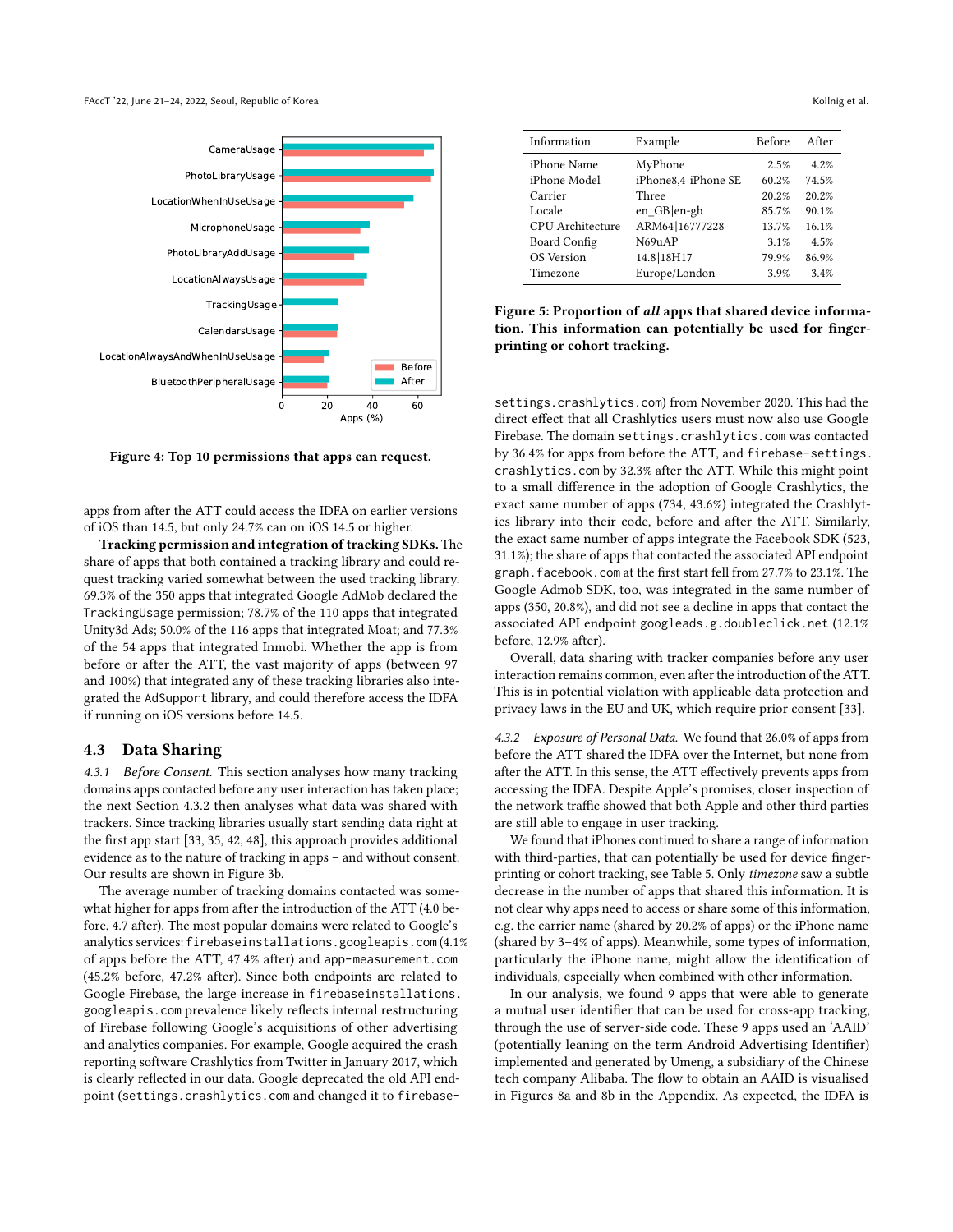<span id="page-6-0"></span>

| Domain                               | Company   | Apps  | User ID | Locale | Model | OS Version |
|--------------------------------------|-----------|-------|---------|--------|-------|------------|
| firebaseinstallations.googleapis.com | Google    | 47.4% |         |        |       |            |
| app-measurement.com                  | Google    | 47.2% |         |        |       |            |
| firebase-settings.crashlytics.com    | Google    | 32.3% |         |        |       |            |
| device-provisioning.googleapis.com   | Google    | 25.8% |         |        |       |            |
| graph.facebook.com                   | Facebook  | 23.1% |         |        |       |            |
| itunes.apple.com                     | Apple     | 18.3% |         |        |       |            |
| fbcdn.net                            | Facebook  | 13.0% |         |        |       |            |
| googleads.g.doubleclick.net          | Google    | 12.9% |         |        |       |            |
| firebaseremoteconfig.googleapis.com  | Google    | 11.8% |         |        |       |            |
| gsp-ssl.ls.apple.com                 | Apple     | 9.9%  |         |        |       |            |
| tpc.googlesyndication.com            | Google    | 8.3%  |         |        |       |            |
| www.googletagservices.com            | Google    | 8.1%  |         |        |       |            |
| clients3.google.com                  | Google    | 5.3%  |         |        |       |            |
| firebasedynamiclinks.googleapis.com  | Google    | 5.2%  |         |        |       |            |
| in.appcenter.ms                      | Microsoft | 4.3%  |         |        |       |            |
| play.googleapis.com                  | Google    | 4.2%  |         |        |       |            |
| skadsdk.appsflyer.com                | AppsFlyer | 4.0%  |         |        |       |            |
| gsp64-ssl.ls.apple.com               | Apple     | 3.9%  |         |        |       |            |
| api.onesignal.com                    | OneSignal | 3.7%  |         |        |       |            |
| ca.iadsdk.apple.com                  | Apple     | 3.7%  |         |        |       |            |
|                                      |           |       |         |        |       |            |



only zeros because we used the opt-out provided by iOS 14.8; we observed, however, that the IDFV (ID for Vendors), a non-resettable, app-specific identifier was shared over the Internet, see Figure [8a.](#page-11-19) The sharing of device information for purposes of fingerprinting would be in violation of the Apple's policies, which do not allow developers to 'derive data from a device for the purpose of uniquely identifying it' [\[3\]](#page-10-5). Other experts and researchers have also voiced concerns that tracking might continue [\[19,](#page-10-32) [37,](#page-10-33) [41,](#page-10-34) [61\]](#page-11-20).

We reported our observations to Apple on 17 November 2021, who promised to investigate the problem. We conducted a followup investigation on 1 February 2022, and re-downloaded and analysed a range of iOS apps. Some of the apps still continued to retrieve a unique identifier from the URL [https://aaid.umeng.com/](https://aaid.umeng.com/api/postZdata) [api/postZdata.](https://aaid.umeng.com/api/postZdata) Other apps now contacted the URL [https://utoken.](https://utoken.umeng.com/api/postZdata/v2) [umeng.com/api/postZdata/v2,](https://utoken.umeng.com/api/postZdata/v2) and applied additional encryption (rather than just HTTPS) to the requests and responses. This encrypted data had roughly the same size as before (~750 bytes for the request, ~350 bytes for the response) and the same mimetype (application/json for the request, application/json;charset= UTF-8 for the response). The issue seems thus to be present still, but has now been hidden away from the public through the use of encryption. We have tried to reproduce these experiments for a few apps on iOS 15 and higher, but did not observe the same behaviour; there currently exists no public jailbreak for these iOS versions, and similar investigations as ours are therefore not (yet) possible on these iOS versions. There is a possibility that the issue has been fixed on iOS 15 or higher, or that we did not pick up the same behaviour in our small-scale testing (about 10 apps instead of more than 1000). However, Apple did not provide further details to us.

Analysing the top 20 most commonly contacted domains, we could confirm that installation-specific identifiers (see column 'User ID') are commonly collected alongside further device-specific information, see Table [1.](#page-6-0) While these installation-specific identifiers are usually randomly generated at the first app start, large tracking

companies can likely still use these identifiers to build profiles of an app user's journey across apps, using their server-side code to link different identifiers together (e.g. through the user's IP address, other device information, and first-party data). Companies also receive information about a user's locale (i.e. the display language), the device model, and the OS version. Such information can be used to disambiguate different users connecting from the same IP address (e.g. households sharing the same Wi-Fi router) – and even across different IP addresses through the use of additional, first-party data that large tracking companies hold.

Table [1](#page-6-0) does not include all the different kinds of information that we observed being sent to tracking domains because the kinds of information varied between companies. For example, Google assigned an android\_id to an iOS app upon first contact with the company that was then used for all subsequent communication with Google's API endpoints. This identifier differed between apps, and did not seem to be used for cross-app tracking on-device (it might be on Google's servers). When contacting the domain googleads. g.doubleclick.net, Google collected the current system volume and the status of the silencing button. As already described above, ca.iadsdk.apple.com collected a purchaseTimestamp, that can be used to identify the user, and is not accessible for other app developers. The domain gsp64-ssl.ls.apple.com, belonging to Apple's location services, even collected the IP address and port that we used for proxying the network traffic through mitmdump as part of our analysis. We did not observe any other domains that had access to this information, underlining Apple's privileged data access. Crucially, for many of the observed transmissions between apps and servers, we could not even determine what data was sent, due to use of encryption [\[37\]](#page-10-33) and closed-source communication protocols.

System-Level Tracking by Apple. We found that iPhones exchanged a range of unique user identifiers directly with Apple, see Figure [9](#page-12-1) in the Appendix. We observed that network requests, which included various unique user identifiers and other personal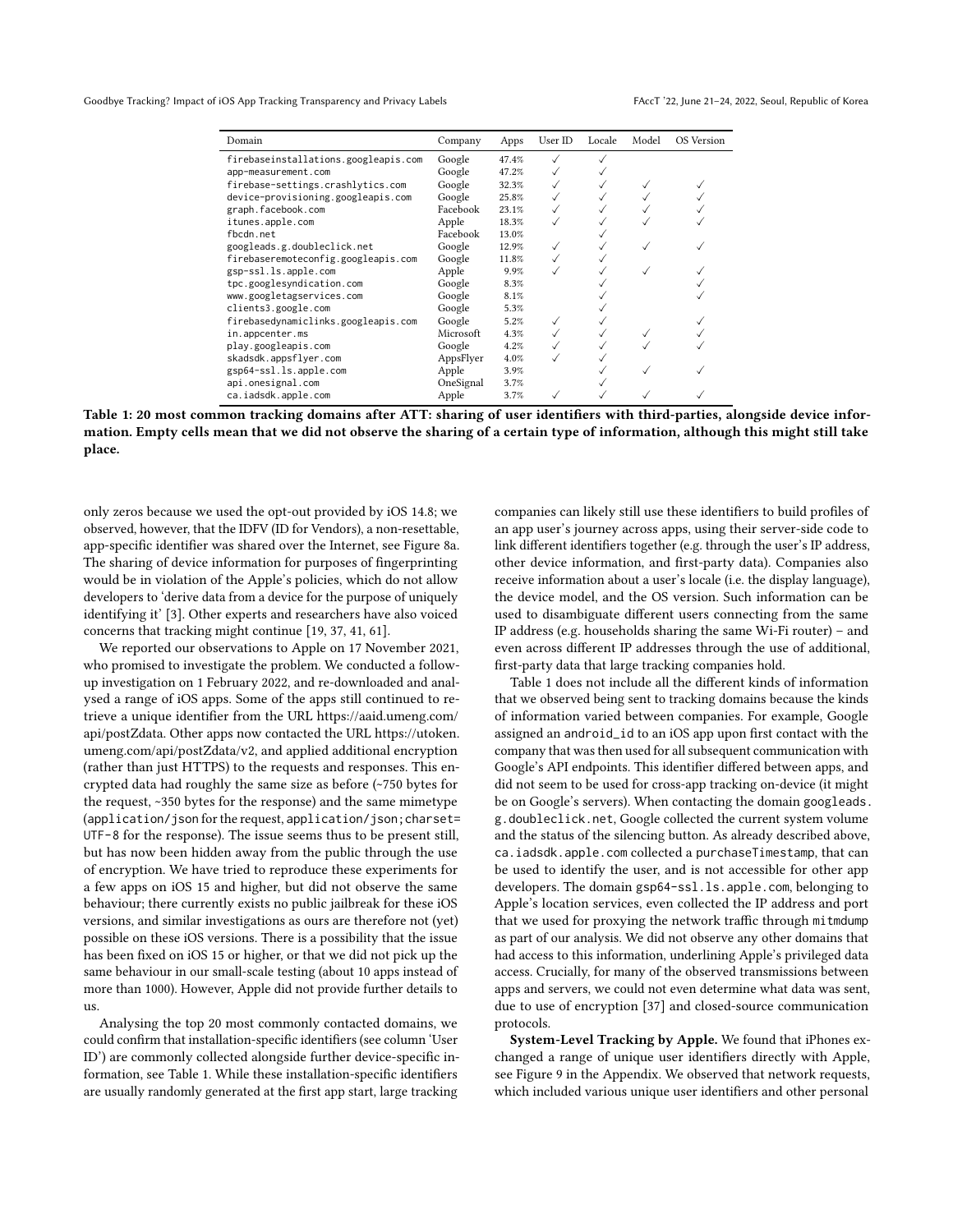<span id="page-7-2"></span>

Figure 6: Top tracking libraries in apps that claim in their Privacy Nutrition Labels not to collect any data.

data, were issued following the interaction with apps and connected to Apple's App Store and advertising technologies. While this does not allow user-level apps to gain access to these user identifiers, Apple itself can use these identifiers to enrich its own advertising services. Indeed, Apple claims in its privacy policy that it may use users' interactions with its advertising platform and with the App Store to group users into segments (of at least 5,000 individuals), and show adverts to these groups [\[2\]](#page-10-35). Specifically, we found that the App Store collected the UDID, the serial number of the device, the DSID (an identifier linked to a user's Apple account), and a purchaseTimestamp. All of these identifiers can be used by Apple to single out individual users. Crucially, the UDID has been inaccessible to app developers other than Apple since 2013 [\[53\]](#page-11-21), but Apple continues to have access to this identifier. Moreover, Apple collects the serial number, which cannot be changed and is linked to a user's iPhone. This might be unexpected for some users. These findings are in-line with previous reports that both Google and Apple collect detailed information about their users as part of regular device usage [\[36\]](#page-10-36).

# <span id="page-7-1"></span>4.4 Disclosure of Tracking in Privacy Nutrition Labels

We now consider whether and to what extent apps (from after the introduction of iOS 14) disclose their tracking activities in their Privacy Nutrition Labels.

Among the studied apps, 22.2% claimed that they would not collect any data from the user. This was often not true: as shown in Figure [6,](#page-7-2) 80.2% of these apps actually contained at least one tracker library (compared to 93.1% for apps that did disclose some data sharing), and 68.6% sent data to at least one known tracking domain right at the first app start (compared to 91.4%). On average, apps that claimed not to collect data contained 1.8 tracking libraries (compared to 4.3), and contacted 2.5 tracking companies (compared to 4.2). Among the 22.2% of apps claiming not to collect data, only 3

were in the App Store charts. As noticed above (see Table [1\)](#page-6-0), tracking libraries usually create a unique user identifier. Among the apps that used the SKAdNetwork, 42.0% disclosed their access to a 'User ID', 42.2% of apps using Google Firebase Analytics, 48.2% of apps using Google Crashlytics, and 53.2% of apps using the Facebook SDK. 63.2% of apps using Google Firebase Analytics disclosed that they collected any data about 'Product Interaction' or 'Other Usage Data', and about 70% of apps using the Facebook SDK, Google Analytics, or Google Tag Manager. Additionally, apps can disclose their use of 'Advertising Data': 27.5% of apps with the SKAdNetwork did so, 66.0% of apps with Google AdMob, 80.9% of apps with Unity3d Ads, and 45.4% apps with AppsFlyer.

All of this points to notable discrepancies between apps' disclosed and actual data practices. App developers might be able to address this, but are often not fully aware of all the data that is collected through third-party tracking software [\[13,](#page-10-0) [39\]](#page-10-1). Conversely, Apple itself might be able to reduce this discrepancy through increased use of automated code analysis, in particular applied to third-party tracking software.

# <span id="page-7-0"></span>5 DISCUSSION

Tracking continues, and reinforces the power of gatekeepers and opacity of the mobile data ecosystem. Our findings suggest that tracking companies, especially larger ones with access to large troves of first-party data, can still track users behind the scenes. They can do this through a range of methods, including using IP addresses to link installation-specific IDs across apps and through the sign-in functionality provided by individual apps (e.g. Google or Facebook sign-in, or email address). Especially in combination with further user and device characteristics, which our data confirmed are still widely collected by tracking companies, it would be possible to analyse user behaviour across apps and websites (i.e. fingerprinting and cohort tracking). A direct result of the ATT could therefore be that existing power imbalances in the digital tracking ecosystem get reinforced.

We even found a real-world example of Umeng, a subsidiary of the Chinese tech company Alibaba, using their server-side code to provide apps with a fingerprinting-derived cross-app identifier, see Figure [8](#page-11-19) in the Appendix. The use of fingerprinting is in violation of Apple's policies [\[3\]](#page-10-5), and raises questions around the extent to which Apple can enforce its policies against server-side code. ATT might ultimately encourage a shift of tracking technologies behind the scenes, so that they are outside of Apple's reach. In other words, Apple's new rules might lead to even less transparency around tracking than we currently have, including for academic researchers.

Privacy Nutrition Labels can be inaccurate and misleading, and have so far not changed data practices. Our results suggest that there is a discrepancy between apps' disclosed (in their Privacy Nutrition Labels) and actual data practices. We observed that many (mostly less popular) apps gave incomplete information or falsely declared not to collect any data at all. These observations are not necessarily to blame on app developers, who often have no idea of how third-party libraries handle users' personal data [\[13,](#page-10-0) [33,](#page-10-6) [39\]](#page-10-1). As reported in Section [4.1.1,](#page-4-0) the proportion of app developers that make use of data-minimising settings of popular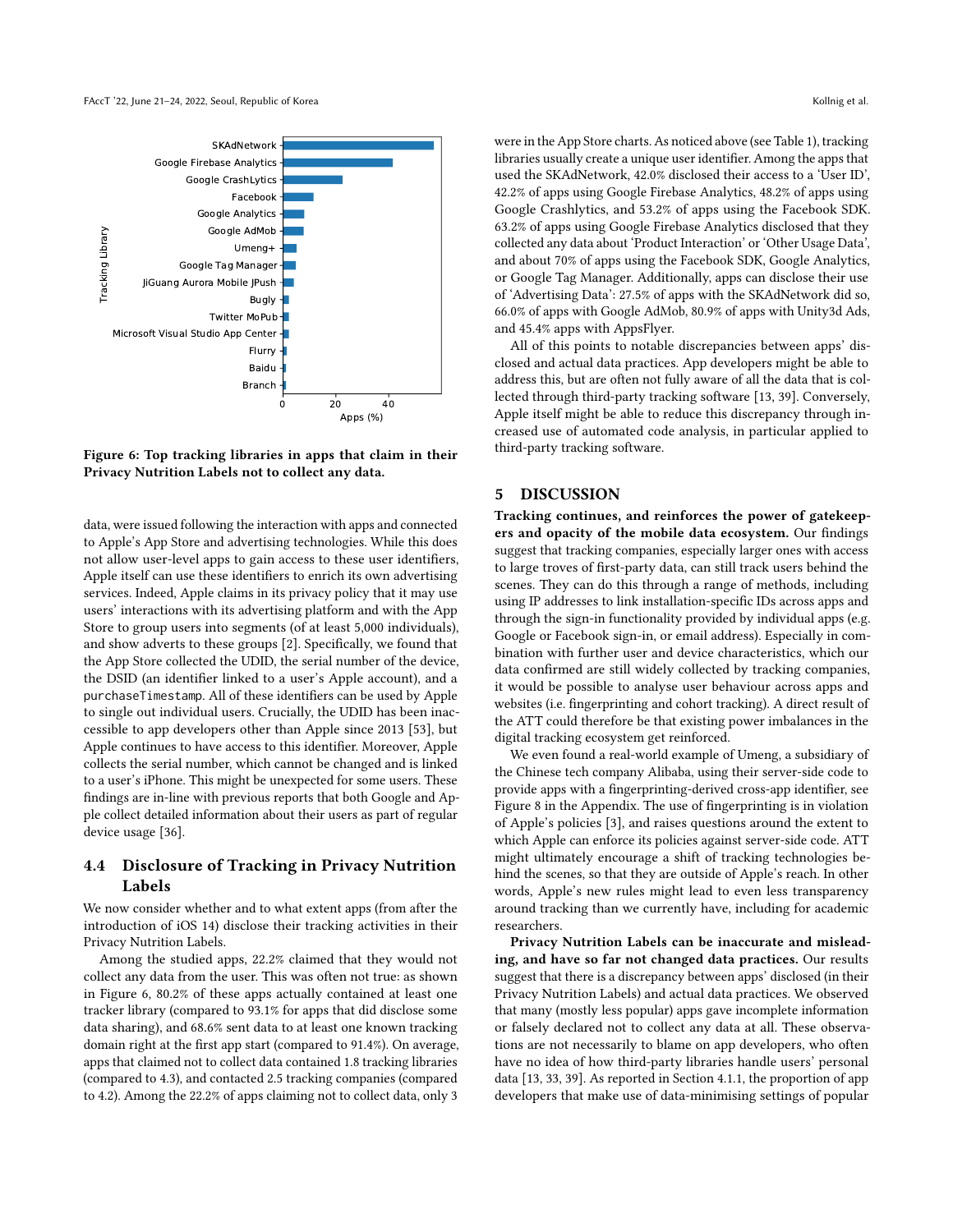tracker libraries has roughly doubled, but these developers still remain a small minority. The Privacy Nutrition Labels have not (yet) had an impact on developers' actual practices at large, but might do so in the long run by both increasing app users' privacy expectations and making app developers rethink their privacy practices [\[29,](#page-10-2) [30\]](#page-10-3). As they stand, the labels can be misleading and create a false sense of security for consumers.

Are the most egregious and opaque trackers tamed now? The reduced access to permanent user identifiers through ATT could substantially improve app privacy. While in the short run, some companies might try to replace the IDFA with statistical identifiers, the reduced access to non-probabilistic cross-app identifiers might make it very hard for data brokers and other smaller tracker companies to compete. Techniques like fingerprinting and cohort tracking may end up not being competitive enough compared to more privacy-preserving, on-device solutions. We are already seeing a shift of the advertising industry towards the adoption of such solutions, driven by decisions of platform gatekeepers (e.g. Google's FloC / Topics API and Android Privacy Sandbox, Apple's ATT and Privacy Nutrition Labels) [\[17,](#page-10-37) [34\]](#page-10-4), though more discussion is needed around the effectiveness of these privacy-protecting technologies. The net result, however, of this shift towards more privacy-preserving methods is likely going to be more concentration with the existing platform gatekeepers, as the early reports on the tripled marketing share of Apple [\[16\]](#page-10-14), the planned overhaul of advertising technologies by Facebook/Meta and others [\[17\]](#page-10-37), and the shifting spending patterns of advertisers suggest [\[18\]](#page-10-12). Advertising to iOS users – being some of the wealthiest individuals – will be an opportunity that many advertisers cannot miss out on, and so they will rely on the advertising technologies of the larger tech companies to continue targeting the right audiences with their ads.

Failure of GDPR enforcement, and power of platforms. Apple's new rules should not have a dramatic effect on the tracking of users in the EU and UK, given that existing data protection laws in these jurisdictions already ban most forms of third-party tracking without user consent [\[33,](#page-10-6) [43\]](#page-11-2). While there was vocal outcry over Apple's new privacy measures by advertisers, the adtech industry was aware of tightened EU and UK data protection rules since April 2016, and had plenty of time to work out a way to ensure compliance with basic provisions of the GDPR, until May 2018, including the need to seek consent from users before engaging in tracking [\[33\]](#page-10-6). Broad empirical evidence, from this and other pieces of research [\[32,](#page-10-38) [33,](#page-10-6) [35,](#page-10-24) [45,](#page-11-16) [48,](#page-11-3) [62\]](#page-11-12), suggests that apps' compliance with the GDPR is somewhat limited.

At the same time, it is worrying that a few changes by a private company (Apple) seem to have changed data protection in apps more than many years of high-level discussion and efforts by regulators, policymakers and others. This highlights the relative power of these gatekeeper companies, and the failure of regulators thus far to enforce the GDPR adequately. An effective approach to increase compliance with data protection law and privacy protections in practice might be more targeted regulation of the gatekeepers of the app ecosystem; so far, there exists no targeted regulation in the US, UK and EU (see Section [2.2\)](#page-2-1).

Apple's Double Standards I: Making and Enforcing App Store Policies. Our analysis shows that Apple has a competitive advantage within the iOS ecosystem in various ways. First, it both

makes the rules for the App Store and interprets them in practice. This is reflected in Apple's definition of tracking, which ostensibly exempts its own advertising technology [\[2\]](#page-10-35): 'Tracking refers to the act of linking user or device *data collected from your app* with user or device data collected from other companies' apps, websites, or offline properties for targeted advertising or advertising measurement purposes. Tracking also refers to sharing user or device data with data brokers.' (emphasis added) [\[3\]](#page-10-5) In other words, for tracking to fall under Apple's definition, it must fulfil three conditions, or be done by a data broker.

Apple's definition hinges on a distinction between first-party and third-party data collection, when this is not usually the root of privacy problems. This is why the W3C defines tracking as 'the collection of data regarding a particular user's activity across multiple distinct contexts and the retention, use, or sharing of data derived from that activity outside the context in which it occurred.' [\[58\]](#page-11-22). Rather than companies, this definition is centred around different contexts, as is commonly sought to be protected in privacy theory (e.g. contextual integrity [\[44\]](#page-11-4)) and in privacy and data protection law (e.g. purpose limitation under Article 5 of the GDPR). Apple's definition of tracking might both betray the expectation of consumers who expect that tracking would stop (when first-party tracking, notably by Apple itself, continues to be allowed), and motivate other companies to consolidate and join forces leading to increased market concentration.

Apple additionally foresees a list of exempt practices [\[3\]](#page-10-5) (see Figure [7](#page-11-23) in the Appendix for an excerpt). These include 'fraud detection, fraud prevention, or security purposes', which might be interpreted extremely broadly by tracking companies. The exempt practices further allow tracking by a 'consumer reporting agency'. The term 'consumer reporting agency' is defined in the US Fair Credit Reporting Act (FCRA), regulating the relationship between these agencies and other 'furnishers of information' relating to consumers. By explicitly exempting credit scoring, Apple might try to avoid liability, and it might not have much choice under current US law. The exemption of credit scoring is nonetheless problematic because the use of personal data for credit scoring can have disproportionate impacts on individuals, and might be protected by other data protection and privacy laws. This might create the (false) impression for some app developers that other legal conditions do not apply, and a false sense of security for many consumers.

Apple's Double Standards II: Access to Data. Being the maker of the iOS ecosystem, Apple has a certain competitive advantage, by being able to collect device and user data, including hardware identifiers, that other app developers do not have access to, and use this for its own business purposes. For example, by collecting the device's serial number regularly, Apple can accurately tie the pointof-sale of its devices to activities on the device itself, and track the device lifecycle in great detail. Some of Apple's own apps, including the App Store itself, have access to this information because they are not distributed via the App Store and hence do not fall under the rules governing the App Store, including those that relate to tracking of users. These observations support the known concerns around fair competition in the App Store.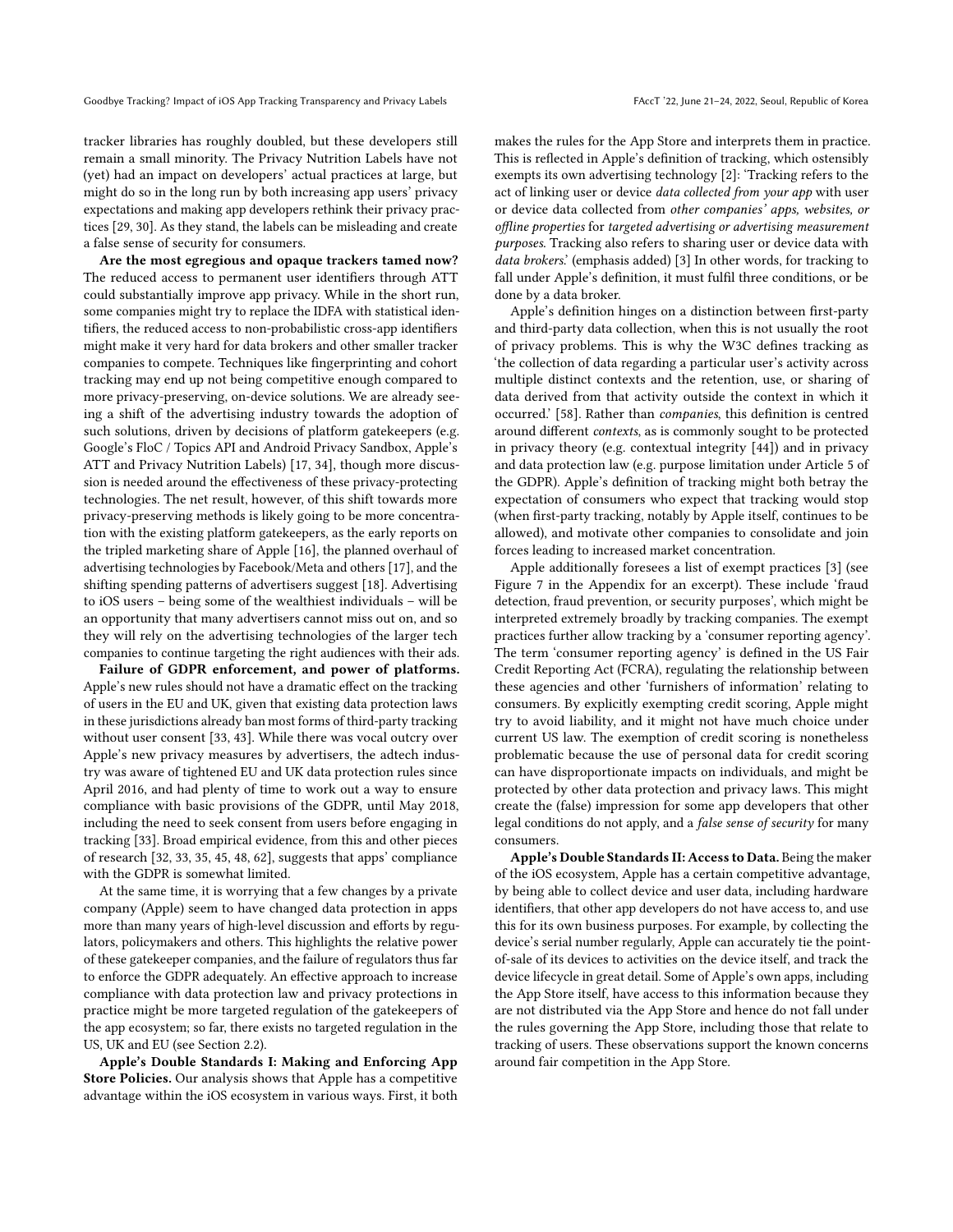#### <span id="page-9-0"></span>5.1 Limitations

A few limitations of our study are worth noting. First, for practical reasons, we were not able to analyse all the apps in the App Store, only a reasonably large subset of free apps in the App Store's UK region. Furthermore, for the purposes of examining the effect of ATT, we only focused on apps that already existed on the App Store before iOS 14 – newly released apps may adopt different strategies. Regarding our analysis methods, our instruments are also potentially limited in several ways. The results of our static analysis must be interpreted with care, since not all code shipped in an app will necessarily be invoked in practice. We may have overestimated tracking in certain contexts, e.g., if tracking code was included but not used. In our network analysis, we performed this off-device, meaning that all device traffic was analysed in aggregate. The risk here is that we may wrongly attribute some communications to an app that in fact was generated by some other app or subsystem on the device. To minimise this risk, we uninstalled all pre-installed apps, and ensured no apps were running in the background. We also used jailbreaking (i.e. gained full system access by exploiting a vulnerability in the iOS operating system) to circumvent certificate validation, which might make some apps alter their behaviour. In all parts of our analysis, we consider all apps equally, regardless of popularity [\[7\]](#page-10-30) and usage time [\[55\]](#page-11-17), both of which can impact user privacy. Likewise, we treat all tracking domains, libraries and companies equally, though they might pose different risks to users.

# <span id="page-9-1"></span>6 CONCLUSIONS & FUTURE WORK

Overall, we find that Apple's new policies largely live up to its promises on making tracking more difficult. Tracking libraries cannot access the IDFA anymore, and this directly impacts the business of data brokers. These data brokers can pose significant risks to individuals, since they try to amass data about individuals from a wide range of contexts and sell this information to third-parties. At the same time, apps still widely use tracking technology of large companies, and send a range of user and device characteristics over the Internet for the purposes of cohort tracking and user fingerprinting. We found real-world evidence of apps computing a mutual fingerprinting-derived identifier through the use of server-side code (see Section [4.3.2](#page-5-2) and Figure [8](#page-11-19) in the Appendix) – a violation of Apple's new policies [\[3\]](#page-10-5), highlighting limits of Apple's enforcement power as a privately-owned data protection regulator [\[23,](#page-10-39) [54\]](#page-11-13). Indeed, Apple itself engages in some forms of user tracking (see Section [4.3.2](#page-5-2) and Figure [9\)](#page-12-1) and exempts invasive data practices like first-party tracking and credit scoring from its definition of tracking. Lastly, we found the Privacy Nutrition Labels to be sometimes incomplete and inaccurate, especially in less popular apps (Section [4.4\)](#page-7-1).

Apple's privacy changes have led to positive improvements for user privacy. However, we also found various aspects that are in conflict with Apple's marketing claims and might go against users' reasonable privacy expectations, e.g. that the new opt-in tracking prompts would stop all tracking, that the new Privacy Nutrition Labels would always be correct and be verified by Apple, or that Apple would be subject to the same restrictions to data access and privacy rules as other companies. There is a risk that individuals will develop even more resignation over the use of their data online if they are provided with with misleading or ineffective privacy solutions [\[10,](#page-10-40) [49\]](#page-11-0). This resignation could in the long run undermine privacy efforts and adversely affect fundamental rights, such as the rights to data protection and privacy.

Despite positive developments over the recent months and years, especially through initiatives by Apple, there is still some way to go for app privacy. Violations of various aspects of data protection and privacy laws remain widespread in apps [\[32,](#page-10-38) [33,](#page-10-6) [35,](#page-10-24) [45,](#page-11-16) [48,](#page-11-3) [62\]](#page-11-12), while enforcement of existing data protection laws against such practices stays sporadic. Apple's privacy efforts are hampered by its closed-source philosophy on iOS and the opacity around the enforcement of its App Store review policies. To strengthen iOS privacy, Apple has already started to prevent IP-based tracking by routing traffic to trackers via its own servers when using the iOS browser ('Privacy Relay'). As a direct response to our findings, Apple could consider extending the Privacy Relay to tracking within apps, thereby making the tracking of users through their IP address more difficult [\[41\]](#page-10-34). However, this would also further extend Apple's reach over the iOS ecosystem and potentially allow the company to track users even more accurately.

More generally, the key decision makers with regards to privacy technologies must establish robust transparency and accountability measures that allow for independent assessment of any privacy guarantees and promises. This is especially true, given the current lack of targeted regulations for app platforms like Google Play and the Apple App Store (see Section [2.2\)](#page-2-1). In the case of Apple, improved transparency measures must necessarily involve the phasing out of encryption of free iOS apps by default, which currently forces independent privacy researchers into legal grey areas and severely hampers such research efforts (see Section [2.1\)](#page-1-2). This is why most previous privacy research focused on Android and the last largescale privacy study into iOS apps had been conducted in 2013 [\[1\]](#page-10-18), until the recent release of the method used in this study [\[35\]](#page-10-24).

We conclude that the new changes by Apple have traded more privacy for more concentration of data collection with fewer tech companies. Stricter privacy rules may encourage even less transparency around app tracking, by shifting tracking code onto the servers of dominant tracking companies. Despite the new rules, large companies, like Google/Alphabet and Facebook/Meta, are still able to track users across apps, because these companies have access to unique amounts of first-party data about users. Apple is now able to track its customers even more accurately, by taking a larger share in advertising technologies and getting unique access to user identifiers, including the device serial number. This underlines that privacy and competition problems can be highly intertwined in digital markets and need holistic study.

Future work. In this work, we only analysed apps that were already present on the App Store before iOS 14 and the ATT; it would be interesting to analyse how the ATT has impacted the privacy properties of newly released apps on the App Store. It would also be helpful to develop a new automation tool for iOS apps to observe apps' data practices automatically, even beyond the first app start – as studied in this paper. It would be pertinent to study user tracking by platforms in more detail, and also how the Privacy Nutrition Labels inform individuals around app privacy.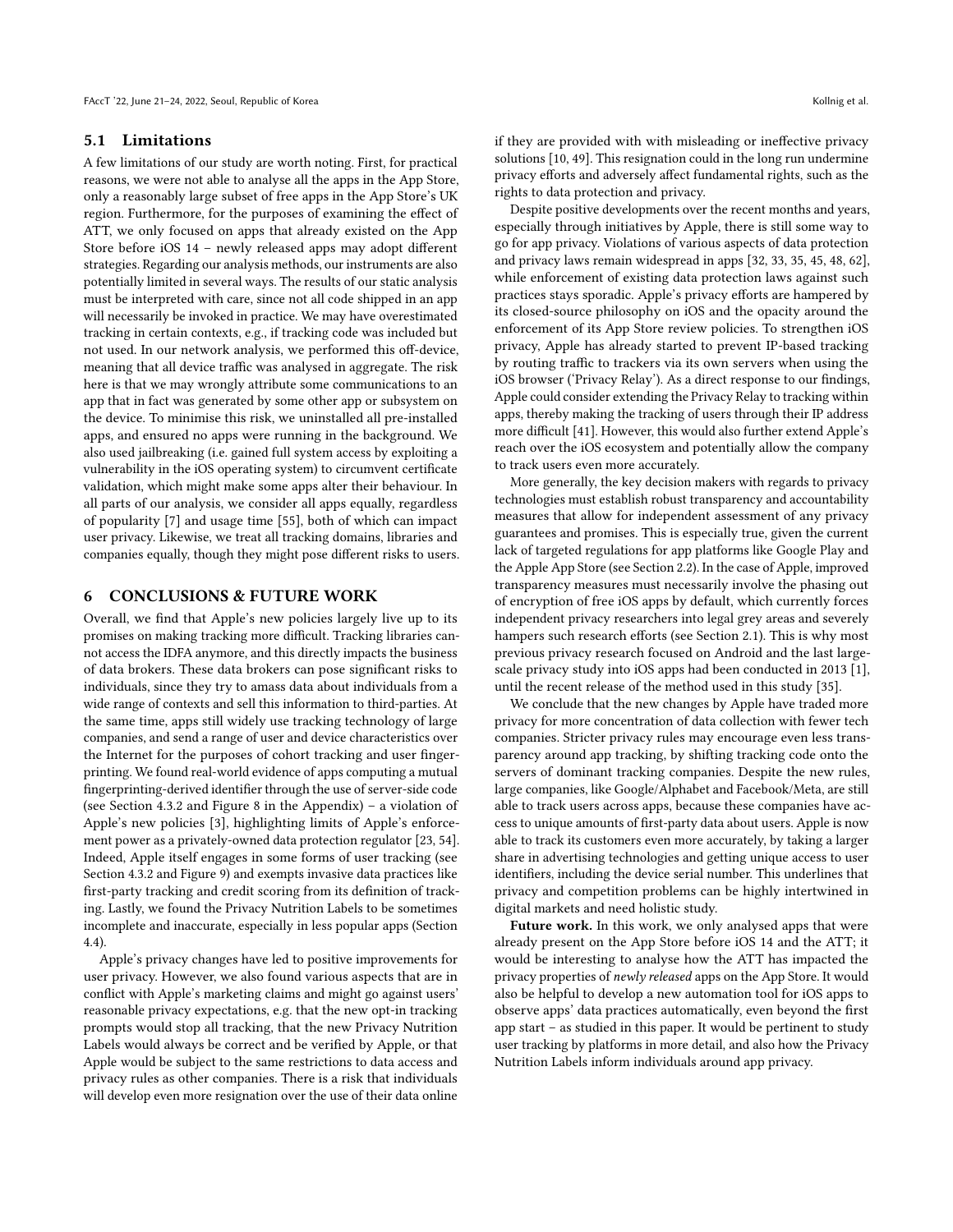## ACKNOWLEDGMENTS

We thank Jake Stein and Alexander Fanta for helpful comments and Ulrik Lyngs for help with data analysis. Konrad Kollnig was funded by the UK Engineering and Physical Sciences Research Council (EPSRC) under grant number EP/R513295/1. Max Van Kleek has been supported by the PETRAS National Centre of Excellence for IoT Systems Cybersecurity, which has been funded by the UK EPSRC under grant number EP/S035362/1. Max Van Kleek, Reuben Binns, and Nigel Shadbolt have been supported by the Oxford Martin School EWADA Programme.

#### REFERENCES

- <span id="page-10-18"></span>[1] Yuvraj Agarwal and Malcolm Hall. 2013. ProtectMyPrivacy: Detecting and Mitigating Privacy Leaks on iOS Devices Using Crowdsourcing. In Proceeding of the 11th Annual International Conference on Mobile Systems, Applications, and Services - MobiSys '13. ACM Press, Taipei, Taiwan, 97. [https://doi.org/10.1145/](https://doi.org/10.1145/2462456.2464460) [2462456.2464460](https://doi.org/10.1145/2462456.2464460)
- <span id="page-10-35"></span>[2] Apple. 2021. Apple Advertising & Privacy. [https://www.apple.com/legal/privacy/](https://www.apple.com/legal/privacy/data/en/apple-advertising/) [data/en/apple-advertising/.](https://www.apple.com/legal/privacy/data/en/apple-advertising/)
- <span id="page-10-5"></span>[3] Apple. 2021. User Privacy and Data Use. [https://developer.apple.com/app](https://developer.apple.com/app-store/user-privacy-and-data-use/)[store/user-privacy-and-data-use/.](https://developer.apple.com/app-store/user-privacy-and-data-use/)
- <span id="page-10-8"></span>[4] AppsFlyer. 2021. Initial data indicates ATT opt-in rates are much higher than anticipated — at least 41%. [https://www.appsflyer.com/blog/trends-insights/att](https://www.appsflyer.com/blog/trends-insights/att-opt-in-rates-higher/)[opt-in-rates-higher/.](https://www.appsflyer.com/blog/trends-insights/att-opt-in-rates-higher/)
- <span id="page-10-29"></span>[5] Authority for Consumers and Markets. 2022. ACM obliges Apple to adjust unreasonable conditions for its App Store. [https://www.acm.nl/en/publications/](https://www.acm.nl/en/publications/acm-obliges-apple-adjust-unreasonable-conditions-its-app-store) [acm-obliges-apple-adjust-unreasonable-conditions-its-app-store.](https://www.acm.nl/en/publications/acm-obliges-apple-adjust-unreasonable-conditions-its-app-store)
- <span id="page-10-22"></span>[6] Reuben Binns, Ulrik Lyngs, Max Van Kleek, Jun Zhao, Timothy Libert, and Nigel Shadbolt. 2018. Third Party Tracking in the Mobile Ecosystem. In Proceedings of the 10th ACM Conference on Web Science - WebSci '18 (Amsterdam, Netherlands). ACM Press, New York, NY, USA, 23–31.<https://doi.org/10.1145/3201064.3201089>
- <span id="page-10-30"></span>[7] Reuben Binns, Jun Zhao, Max Van Kleek, and Nigel Shadbolt. 2018. Measuring Third-party Tracker Power across Web and Mobile. ACM Transactions on Internet Technology 18, 4 (2018), 1–22.<https://doi.org/10.1145/3176246>
- <span id="page-10-27"></span>[8] Lee A Bygrave. 2017. Data Protection by Design and by Default: Deciphering the EU's Legislative Requirements. Oslo Law Review 1 (2017), 105–120. [https:](https://doi.org/10.18261/issn.2387-3299-2017-02-03) [//doi.org/10.18261/issn.2387-3299-2017-02-03](https://doi.org/10.18261/issn.2387-3299-2017-02-03)
- <span id="page-10-23"></span>[9] Kai Chen, Xueqiang Wang, Yi Chen, Peng Wang, Yeonjoon Lee, XiaoFeng Wang, Bin Ma, Aohui Wang, Yingjun Zhang, and Wei Zou. 2016. Following Devil's Footprints: Cross-Platform Analysis of Potentially Harmful Libraries on Android and iOS. In 2016 IEEE Symposium on Security and Privacy (SP). IEEE, San Jose, CA, 357–376.<https://doi.org/10.1109/SP.2016.29>
- <span id="page-10-40"></span>[10] Jessica Colnago, Yuanyuan Feng, Tharangini Palanivel, Sarah Pearman, Megan Ung, Alessandro Acquisti, Lorrie Faith Cranor, and Norman Sadeh. 2020. Informing the Design of a Personalized Privacy Assistant for the Internet of Things. In Proceedings of the 2020 CHI Conference on Human Factors in Computing Systems. ACM, Honolulu HI USA, 1–13.<https://doi.org/10.1145/3313831.3376389>
- <span id="page-10-7"></span>[11] Datenschutzkonferenz. 2021. Orientierungshilfe Der Aufsichtsbehörden Für Anbieter von Telemedien.
- <span id="page-10-20"></span>[12] Manuel Egele, Christopher Kruegel, Engin Kirda, and Giovanni Vigna. 2011. PiOS: Detecting Privacy Leaks in iOS Applications. In Proceedings of the Network and Distributed System Security Symposium (NDSS) 2011. The Internet Society, San Diego, California, 15 pages.
- <span id="page-10-0"></span>[13] Anirudh Ekambaranathan, Jun Zhao, and Max Van Kleek. 2021. "Money makes the world go around": Identifying Barriers to Better Privacy in Children's Apps From Developers' Perspectives. In Conference on Human Factors in Computing Systems (CHI '21) (Yokohama, Japan, 2021). ACM Press, NY, USA, 1–24. [https:](https://doi.org/10.1145/3411764.3445599) [//doi.org/10.1145/3411764.3445599](https://doi.org/10.1145/3411764.3445599)
- <span id="page-10-17"></span>[14] William Enck, Peter Gilbert, Byung-Gon Chun, Landon P. Cox, Jaeyeon Jung, Patrick McDaniel, and Anmol N. Sheth. 2010. TaintDroid: An Information-Flow Tracking System for Realtime Privacy Monitoring on Smartphones. In Proceedings of the 9th USENIX Conference on Operating Systems Design and Implementation (OSDI'10). USENIX Association, Vancouver, BC, 393–407.
- <span id="page-10-26"></span>[15] Federal Trade Commission. 2013. Mobile Privacy Disclosures–Building Trust Through Transparency. [https://www.ftc.gov/sites/default/files/documents/](https://www.ftc.gov/sites/default/files/documents/reports/mobile-privacy-disclosures-building-trust-through-transparency-federal-trade-commission-staff-report/130201mobileprivacyreport.pdf) [reports/mobile-privacy-disclosures-building-trust-through-transparency](https://www.ftc.gov/sites/default/files/documents/reports/mobile-privacy-disclosures-building-trust-through-transparency-federal-trade-commission-staff-report/130201mobileprivacyreport.pdf)[federal-trade-commission-staff-report/130201mobileprivacyreport.pdf.](https://www.ftc.gov/sites/default/files/documents/reports/mobile-privacy-disclosures-building-trust-through-transparency-federal-trade-commission-staff-report/130201mobileprivacyreport.pdf)
- <span id="page-10-14"></span>[16] Financial Times. 2021. Alphabet and Microsoft smash estimates with \$110bn revenue haul. [https://www.ft.com/content/273aeecb-57a8-40f8-a2ba-8a21a635b289.](https://www.ft.com/content/273aeecb-57a8-40f8-a2ba-8a21a635b289)
- <span id="page-10-37"></span>[17] Financial Times. 2021. Apple reaches quiet truce over iPhone privacy changes. [https://www.ft.com/content/69396795-f6e1-4624-95d8-121e4e5d7839.](https://www.ft.com/content/69396795-f6e1-4624-95d8-121e4e5d7839)
- <span id="page-10-12"></span>[18] Financial Times. 2021. Apple's privacy changes create windfall for its own advertising business. [https://www.ft.com/content/074b881f-a931-4986-888e-](https://www.ft.com/content/074b881f-a931-4986-888e-2ac53e286b9d)

[2ac53e286b9d.](https://www.ft.com/content/074b881f-a931-4986-888e-2ac53e286b9d)

- <span id="page-10-32"></span>[19] Financial Times. 2021. China's tech giants test way around Apple's new privacy rules. [https://www.ft.com/content/520ccdae-202f-45f9-a516-5cbe08361c34.](https://www.ft.com/content/520ccdae-202f-45f9-a516-5cbe08361c34)
- <span id="page-10-13"></span>[20] Financial Times. 2021. Snap, Facebook, Twitter and YouTube lose nearly \$10bn after iPhone privacy changes. [https://www.ft.com/content/4c19e387-ee1a-41d8-](https://www.ft.com/content/4c19e387-ee1a-41d8-8dd2-bc6c302ee58e) [8dd2-bc6c302ee58e.](https://www.ft.com/content/4c19e387-ee1a-41d8-8dd2-bc6c302ee58e)
- <span id="page-10-9"></span>[21] Flurry. 2021. iOS 14.5 Opt-in Rate - Daily Updates Since Launch. [https://www.flurry.com/blog/ios-14-5-opt-in-rate-att-restricted-app-tracking](https://www.flurry.com/blog/ios-14-5-opt-in-rate-att-restricted-app-tracking-transparency-worldwide-us-daily-latest-update/)[transparency-worldwide-us-daily-latest-update/.](https://www.flurry.com/blog/ios-14-5-opt-in-rate-att-restricted-app-tracking-transparency-worldwide-us-daily-latest-update/)
- <span id="page-10-25"></span>[22] Frida. [n. d.]. Frida: A world-class dynamic instrumentation framework. [https:](https://frida.re) [//frida.re.](https://frida.re)
- <span id="page-10-39"></span>[23] Daniel Greene and Katie Shilton. 2018. Platform privacies: Governance, collaboration, and the different meanings of "privacy" in iOS and Android development. New Media & amp; Society 20, 4 (2018), 1640-1657. [https://doi.org/10.1177/](https://doi.org/10.1177/1461444817702397) [1461444817702397](https://doi.org/10.1177/1461444817702397)
- <span id="page-10-19"></span>[24] Catherine Han, Irwin Reyes, Amit Elazari, Joel Reardon, Alvaro Feal, Kenneth A. Bamberger, Serge Egelman, and Narseo Vallina-Rodriguez. 2019. Do You Get What You Pay For? Comparing The Privacy Behaviors of Free vs. Paid Apps.. In The Workshop on Technology and Consumer Protection (ConPro '19). Institute of Electrical and Electronics Engineers, NY, USA, 7 pages.
- <span id="page-10-31"></span>[25] Catherine Han, Irwin Reyes, Álvaro Feal, Joel Reardon, Primal Wijesekera, Narseo Vallina-Rodriguez, Amit Elazari, Kenneth A. Bamberger, and Serge Egelman. 2020. The Price is (Not) Right: Comparing Privacy in Free and Paid Apps. Proceedings on Privacy Enhancing Technologies 2020, 3 (2020), 222–242. [https://doi.org/10.](https://doi.org/10.2478/popets-2020-0050) [2478/popets-2020-0050](https://doi.org/10.2478/popets-2020-0050)
- <span id="page-10-21"></span>[26] Jin Han, Qiang Yan, Debin Gao, Jianying Zhou, and Robert H Deng. 2013. Comparing Mobile Privacy Protection through Cross-Platform Applications. In Proceedings 2013 Network and Distributed System Security Symposium (San Diego, CA). Internet Society, 16.
- <span id="page-10-10"></span>[27] International Association of Privacy Professionals. 2021. Apple's ATT rollout presents uncertain path for adtech. [https://iapp.org/news/a/apples-att-rollout-](https://iapp.org/news/a/apples-att-rollout-presents-uncertain-path-for-adtech/)
- <span id="page-10-28"></span>[presents-uncertain-path-for-adtech/.](https://iapp.org/news/a/apples-att-rollout-presents-uncertain-path-for-adtech/) [28] Lina Jasmontaite, Irene Kamara, Gabriela Zanfir-Fortuna, and S Leucci. 2018. Data Protection by Design and by Default: Framing Guiding Principles into Legal Obligations in the GDPR. European Data Protection Law Review 4 (2018), 168–189. <https://doi.org/10.21552/edpl/2018/2/7>
- <span id="page-10-2"></span>[29] Patrick Gage Kelley, Joanna Bresee, Lorrie Faith Cranor, and Robert W. Reeder. 2009. A "Nutrition Label" for Privacy. In Proceedings of the 5th Symposium on Usable Privacy and Security - SOUPS '09 (Mountain View, California, 2009). ACM Press, 1.<https://doi.org/10.1145/1572532.1572538>
- <span id="page-10-3"></span>[30] Patrick Gage Kelley, Lucian Cesca, Joanna Bresee, and Lorrie Faith Cranor. 2010. Standardizing Privacy Notices: An Online Study of the Nutrition Label Approach. In Proceedings of the SIGCHI Conference on Human Factors in Computing Systems (Atlanta, Georgia, USA) (CHI '10). Association for Computing Machinery, New York, NY, USA, 1573–1582.<https://doi.org/10.1145/1753326.1753561>
- <span id="page-10-15"></span>[31] Reinhold Kesler. 2022. The Impact of Apple's App Tracking Transparency on App Monetization. Work in Progress (2022), 22 pages.
- <span id="page-10-38"></span>[32] Konrad Kollnig. 2019. Tracking in Apps' Privacy Policies. arXiv preprint arXiv:2111.07860 (2019), 10 pages. arXiv[:2111.07860](https://arxiv.org/abs/2111.07860) [cs] [http://arxiv.org/abs/](http://arxiv.org/abs/2111.07860) [2111.07860](http://arxiv.org/abs/2111.07860)
- <span id="page-10-6"></span>[33] Konrad Kollnig, Reuben Binns, Pierre Dewitte, Max Van Kleek, Ge Wang, Daniel Omeiza, Helena Webb, and Nigel Shadbolt. 2021. A Fait Accompli? An Empirical Study into the Absence of Consent to Third-Party Tracking in Android Apps. Proceedings of the Seventeenth Symposium on Usable Privacy and Security (2021).
- <span id="page-10-4"></span>[34] Konrad Kollnig, Reuben Binns, Max Van Kleek, Ulrik Lyngs, Jun Zhao, Claudine Tinsman, and Nigel Shadbolt. 2021. Before and after GDPR: Tracking in Mobile Apps. 10, 4 (2021), 30 pages.<https://doi.org/10.14763/2021.4.1611>
- <span id="page-10-24"></span>[35] Konrad Kollnig, Anastasia Shuba, Reuben Binns, Max Van Kleek, and Nigel Shadbolt. 2022. Are iPhones Really Better for Privacy? A Comparative Study of iOS and Android Apps. Proceedings on Privacy Enhancing Technologies 2022, 2 (2022), 6–24.<https://doi.org/10.2478/popets-2022-0033>
- <span id="page-10-36"></span>[36] Douglas J Leith. 2021. Mobile Handset Privacy: Measuring The Data iOS and Android Send to Apple And Google. (2021), 10.
- <span id="page-10-33"></span>[37] Lockdown Privacy. 2021. Study: Effectiveness of Apple's App Tracking Transparency. [https://blog.lockdownprivacy.com/2021/09/22/study-effectiveness-of](https://blog.lockdownprivacy.com/2021/09/22/study-effectiveness-of-apples-app-tracking-transparency.html)[apples-app-tracking-transparency.html.](https://blog.lockdownprivacy.com/2021/09/22/study-effectiveness-of-apples-app-tracking-transparency.html)
- <span id="page-10-16"></span>[38] Aleecia M McDonald and Lorrie Faith Cranor. 2008. The Cost of Reading Privacy Policies. I/S: A Journal of Law and Policy for the Information Society (2008), 26.
- <span id="page-10-1"></span>[39] Abraham H Mhaidli, Yixin Zou, and Florian Schaub. 2019. "We Can't Live Without Them!" App Developers' Adoption of Ad Networks and Their Considerations of Consumer Risks. Proceedings of the Fifteenth Symposium on Usable Privacy and Security (2019), 21.
- <span id="page-10-11"></span>[40] Mobile Dev Memo. 2021. ATT advantages Apple's ad network. Here's how to fix that. [https://mobiledevmemo.com/att-advantages-apples-ad-network-heres](https://mobiledevmemo.com/att-advantages-apples-ad-network-heres-how-to-fix-that/)[how-to-fix-that/.](https://mobiledevmemo.com/att-advantages-apples-ad-network-heres-how-to-fix-that/)
- <span id="page-10-34"></span>[41] Mobile Dev Memo. 2021. Why isn't Apple policing mobile ads fingerprinting? [https://mobiledevmemo.com/why-isnt-apple-policing-mobile-ads-](https://mobiledevmemo.com/why-isnt-apple-policing-mobile-ads-fingerprinting/)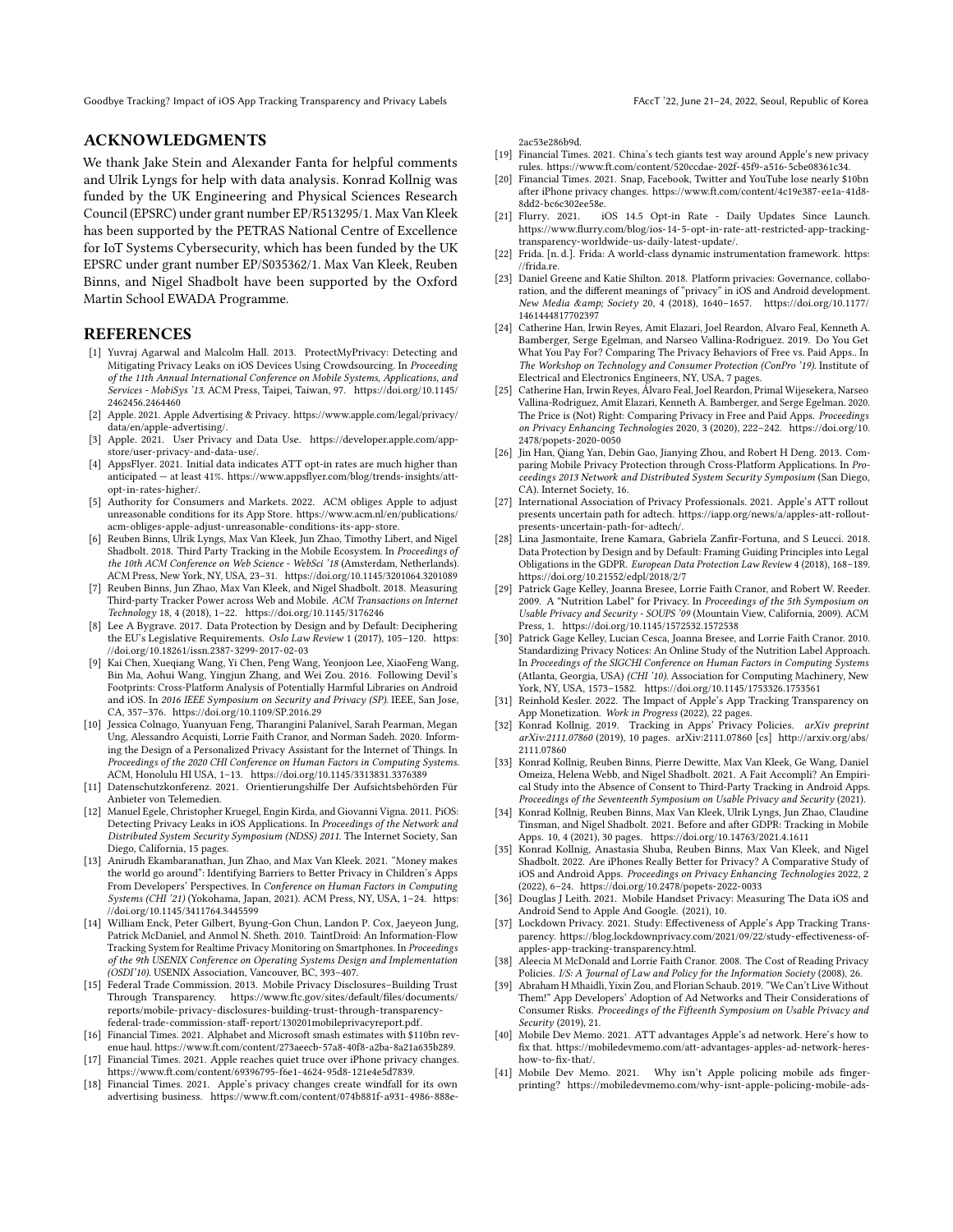FAccT '22, June 21–24, 2022, Seoul, Republic of Korea Kollnig et al. (2008) and the state of Kollnig et al. (2008) and the Second Music of Kollnig et al. (2009) and the Second Music of Kollnig et al. (2009) and the Second

[fingerprinting/.](https://mobiledevmemo.com/why-isnt-apple-policing-mobile-ads-fingerprinting/)

- <span id="page-11-18"></span>[42] Trung Tin Nguyen, Michael Backes, Ninja Marnau, and Ben Stock. 2021. Share First, Ask Later (or Never?) Studying Violations of GDPR's Explicit Consent in Android Apps. In 30th USENIX Security Symposium (USENIX Security 21). USENIX Association, 3667–3684. [https://www.usenix.org/conference/usenixsecurity21/](https://www.usenix.org/conference/usenixsecurity21/presentation/nguyen) [presentation/nguyen](https://www.usenix.org/conference/usenixsecurity21/presentation/nguyen)
- <span id="page-11-2"></span>[43] Trung Tin Nguyen, Michael Backes, Ninja Marnau, and Ben Stock. 2021. Share First, Ask Later (or Never?) Studying Violations of GDPR's Explicit Consent in Android Apps. In 30th USENIX Security Symposium (USENIX Security 21). USENIX Association, 3667–3684. [https://www.usenix.org/conference/usenixsecurity21/](https://www.usenix.org/conference/usenixsecurity21/presentation/nguyen) [presentation/nguyen](https://www.usenix.org/conference/usenixsecurity21/presentation/nguyen)
- <span id="page-11-4"></span>[44] Helen Nissenbaum. 2004. Privacy as Contextual Integrity. Washington Law Review 79 (2004), 39.
- <span id="page-11-16"></span>[45] Ehimare Okoyomon, Nikita Samarin, Primal Wijesekera, Amit Elazari, Narseo Vallina-Rodriguez, Irwin Reyes, Alvaro Feal, and Serge Egelman. 2019. On The Ridiculousness of Notice and Consent: Contradictions in App Privacy Policies. The Workshop on Technology and Consumer Protection (ConPro<sup>219</sup>) (2019), 7 pages.
- <span id="page-11-6"></span>[46] Jingjing Ren, Ashwin Rao, Martina Lindorfer, Arnaud Legout, and David Choffnes. 2016. ReCon: Revealing and Controlling PII Leaks in Mobile Network Traffic. In Proceedings of the 14th Annual International Conference on Mobile Systems, Applications, and Services - MobiSys '16. ACM Press, Singapore, Singapore, 361– 374.<https://doi.org/10.1145/2906388.2906392>
- <span id="page-11-15"></span>[47] Reuters. Reteuers. S.Korea targets Apple over new app store regulation. [https://www.reuters.com/technology/skorea-targets-apple-over-new-app](https://www.reuters.com/technology/skorea-targets-apple-over-new-app-store-regulation-2021-10-15/)[store-regulation-2021-10-15/.](https://www.reuters.com/technology/skorea-targets-apple-over-new-app-store-regulation-2021-10-15/)
- <span id="page-11-3"></span>[48] Irwin Reyes, Primal Wijesekera, Joel Reardon, Amit Elazari Bar On, Abbas Razaghpanah, Narseo Vallina-Rodriguez, and Serge Egelman. 2018. "Won't Somebody Think of the Children?" Examining COPPA Compliance at Scale. Proceedings on Privacy Enhancing Technologies 2018, 3 (2018), 63–83. [https:](https://doi.org/10.1515/popets-2018-0021) [//doi.org/10.1515/popets-2018-0021](https://doi.org/10.1515/popets-2018-0021)
- <span id="page-11-0"></span>[49] Irina Shklovski, Scott D. Mainwaring, Halla Hrund Skúladóttir, and Höskuldur Borgthorsson. 2014. Leakiness and Creepiness in App Space: Perceptions of Privacy and Mobile App Use. In Proceedings of the 32nd Annual ACM Conference on Human Factors in Computing Systems - CHI '14 (Toronto, Ontario, Canada). ACM Press, 2347–2356.<https://doi.org/10.1145/2556288.2557421>
- <span id="page-11-7"></span>[50] Anastasia Shuba and Athina Markopoulou. 2020. NoMoATS: Towards Automatic Detection of Mobile Tracking. Proceedings on Privacy Enhancing Technologies 2020, 2 (2020), 45–66.<https://doi.org/10.2478/popets-2020-0017>
- <span id="page-11-8"></span>[51] Anastasia Shuba, Athina Markopoulou, and Zubair Shafiq. 2018. NoMoAds: Effective and Efficient Cross-App Mobile Ad-Blocking. In Proceedings on Privacy Enhancing Technologies 2018. 125–140.<https://doi.org/10.1515/popets-2018-0035>
- <span id="page-11-9"></span>[52] Yihang Song and Urs Hengartner. 2015. PrivacyGuard: A VPN-based Platform to Detect Information Leakage on Android Devices. In Proceedings of the 5th Annual ACM CCS Workshop on Security and Privacy in Smartphones and Mobile Devices (SPSM '15). 15–26.<https://doi.org/10.1145/2808117.2808120>
- <span id="page-11-21"></span>[53] The Verge. 2013. Apple to finally stop accepting apps that use outdated UDID device identifier on May 1st. [https://www.theverge.com/2013/3/21/4133288/apple](https://www.theverge.com/2013/3/21/4133288/apple-to-finally-stop-accepting-apps-that-use-outdated-udid-device-identifier-may-1st)[to-finally-stop-accepting-apps-that-use-outdated-udid-device-identifier-may-](https://www.theverge.com/2013/3/21/4133288/apple-to-finally-stop-accepting-apps-that-use-outdated-udid-device-identifier-may-1st)[1st.](https://www.theverge.com/2013/3/21/4133288/apple-to-finally-stop-accepting-apps-that-use-outdated-udid-device-identifier-may-1st)
- <span id="page-11-13"></span>[54] Joris van Hoboken and R O Fathaigh. 2021. Smartphone platforms as privacy regulators. Computer Law & Security Review 41 (2021), 105557. [https://doi.org/](https://doi.org/10.1016/j.clsr.2021.105557) [10.1016/j.clsr.2021.105557](https://doi.org/10.1016/j.clsr.2021.105557)
- <span id="page-11-17"></span>[55] Max Van Kleek, Reuben Binns, Jun Zhao, Adam Slack, Sauyon Lee, Dean Ottewell, and Nigel Shadbolt. 2018. X-Ray Refine: Supporting the Exploration and Refinement of Information Exposure Resulting from Smartphone Apps. In Proceedings of the 2018 CHI Conference on Human Factors in Computing Systems - CHI '18 (Montreal QC, Canada). ACM Press, 1–13.<https://doi.org/10.1145/3173574.3173967>
- <span id="page-11-1"></span>[56] Max Van Kleek, Ilaria Liccardi, Reuben Binns, Jun Zhao, Daniel J. Weitzner, and Nigel Shadbolt. 2017. Better the Devil You Know: Exposing the Data Sharing Practices of Smartphone Apps. In Proceedings of the 2017 CHI Conference on Human Factors in Computing Systems - CHI '17. ACM Press, 5208–5220. [https:](https://doi.org/10.1145/3025453.3025556) [//doi.org/10.1145/3025453.3025556](https://doi.org/10.1145/3025453.3025556)
- <span id="page-11-10"></span>[57] Nicolas Viennot, Edward Garcia, and Jason Nieh. 2014. A Measurement Study of Google Play. In The 2014 ACM International Conference on Measurement and Modeling of Computer Systems (SIGMETRICS '14). 221–233. [https://doi.org/10.](https://doi.org/10.1145/2591971.2592003) [1145/2591971.2592003](https://doi.org/10.1145/2591971.2592003)
- <span id="page-11-22"></span>[58] W3C Working Group. 2019. Tracking Compliance and Scope. [https://www.w3.](https://www.w3.org/TR/tracking-compliance/#tracking) [org/TR/tracking-compliance/#tracking.](https://www.w3.org/TR/tracking-compliance/#tracking)
- <span id="page-11-11"></span>[59] Haoyu Wang, Zhe Liu, Jingyue Liang, Narseo Vallina-Rodriguez, Yao Guo, Li Li, Juan Tapiador, Jingcun Cao, and Guoai Xu. 2018. Beyond Google Play: A Large-Scale Comparative Study of Chinese Android App Markets. In Proceedings of the Internet Measurement Conference 2018 (IMC '18). 293–307. [https://doi.org/](https://doi.org/10.1145/3278532.3278558) [10.1145/3278532.3278558](https://doi.org/10.1145/3278532.3278558)
- <span id="page-11-5"></span>[60] Washington Post. 2021. I checked Apple's new privacy 'nutrition labels.' Many were false. [https://www.washingtonpost.com/technology/2021/01/29/apple](https://www.washingtonpost.com/technology/2021/01/29/apple-privacy-nutrition-label/)[privacy-nutrition-label/.](https://www.washingtonpost.com/technology/2021/01/29/apple-privacy-nutrition-label/)
- <span id="page-11-20"></span>[61] Washington Post. 2021. When you 'Ask app not to track,' some iPhone apps keep snooping anyway. [https://www.washingtonpost.com/technology/2021/09/23/](https://www.washingtonpost.com/technology/2021/09/23/iphone-tracking/)

[iphone-tracking/.](https://www.washingtonpost.com/technology/2021/09/23/iphone-tracking/)

- <span id="page-11-12"></span>[62] Sebastian Zimmeck, Peter Story, Daniel Smullen, Abhilasha Ravichander, Ziqi Wang, Joel Reidenberg, N. Cameron Russell, and Norman Sadeh. 2019. MAPS: Scaling Privacy Compliance Analysis to a Million Apps. Proceedings on Privacy Enhancing Technologies 2019, 3 (2019), 66–86. [https://doi.org/10.2478/popets-](https://doi.org/10.2478/popets-2019-0037)[2019-0037](https://doi.org/10.2478/popets-2019-0037)
- <span id="page-11-14"></span>[63] R. Ó Fathaigh and J. van Hoboken. 2019. European Regulation of Smartphone Ecosystems. European Data Protection Law Review 5, 4 (2019), 476–491. [https:](https://doi.org/10.21552/edpl/2019/4/6) [//doi.org/10.21552/edpl/2019/4/6](https://doi.org/10.21552/edpl/2019/4/6)

# <span id="page-11-23"></span>APPENDIX

#### **App Store**

The following use cases are not considered tracking, and do not require user permission through the AppTrackingTransparency framework:

- When user or device data from your app is linked to third-party data solely on the user's device and is not sent off the device in a way that can identify the user or device.
- When the data broker with whom you share data uses the data solely for fraud detection, fraud prevention, or security purposes. For example, using a data broker solely to prevent credit card fraud.
- When the data broker is a consumer reporting agency and the data is shared with them for purposes of (1) reporting on a consumer's creditworthiness, or (2) obtaining information on a consumer's creditworthiness for the specific purpose of making a credit determination.

Figure 7: Apple's definition of tracking: Excerpt from Apple's exempt data practices, including credit scoring, from requiring user opt-in under ATT (emphasis added) [\[3\]](#page-10-5). We discuss the limitations of Apple's definition of tracking in Section [5.](#page-7-0)

<span id="page-11-19"></span>

| € |                                                 |
|---|-------------------------------------------------|
|   | "sdk_version": "1.2.0",                         |
|   | "bundle id": "[Redacted]".                      |
|   | "hw_model": "N69uAP",                           |
|   | "kid": "[Redacted]",                            |
|   | "total_storage": "30745123781",                 |
|   | "country": "GB",                                |
|   | "zdata": "[Redacted]",                          |
|   | "app_version": "[Redacted]",                    |
|   | "app_name": "[Redacted]",                       |
|   | "sdk type": "IOS".                              |
|   | "storage": "14078912372",                       |
|   | "zdata ver": "1.1.0".                           |
|   | "source id": "umeng".                           |
|   | "idfv": "7EBDAFC8-97BB-4FDB-B4D3-E2F4EA040B8C". |
|   | "timezone": "1".                                |
|   | "os version": "14.8".                           |
|   | "model": "iPhone8,4",                           |
|   | "hostname": "MyPhone",                          |
|   | "appkey": "[Redacted]",                         |
|   | " $idfa$ ": "00000000-0000-0000-0000-           |
|   | 000000000000"                                   |
| 3 |                                                 |

(a) Request: Sending a range of device information to Umeng at [https://aaid.umeng.com/api/postZdata.](https://aaid.umeng.com/api/postZdata)

" aaid ": " BAEC362C -49 FC -494 B - B0A7 -175 D990B059D " , ...

{

}

(b) Response: Umeng returns an identifier that is shared by multiple apps, and can be used for cross-app tracking.

Figure 8: Fingerprinting in apps, even after the ATT. This is likely in violation of Apple's new policies and the expectations of many end-users (personal data redacted). We provide more results on the circumvention of the ATT in Section [4.3.2.](#page-5-2)